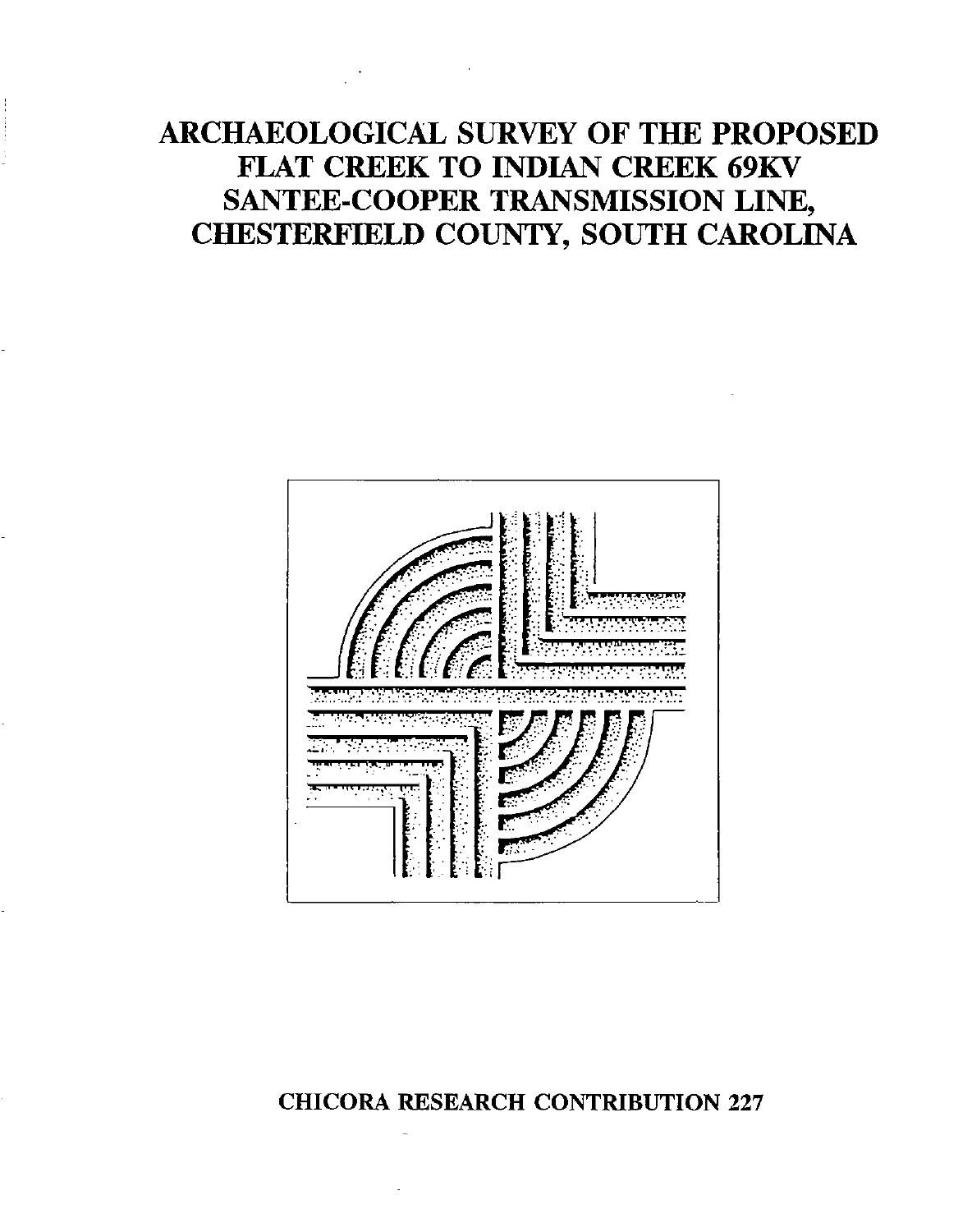©2001 by Chicora Foundation, Inc. All rights reserved. No part of this publication **may be reproduced, stored in a retrieval system, transmitted, or transcribed in any form or by any means, electronic, mechanical, photocopying, recording, or otherwise without prior permission of Chicora Foundation, Inc. except for brief quotations**  used in reviews. Full credit must be given to the authors, publisher, and project **sponsor.**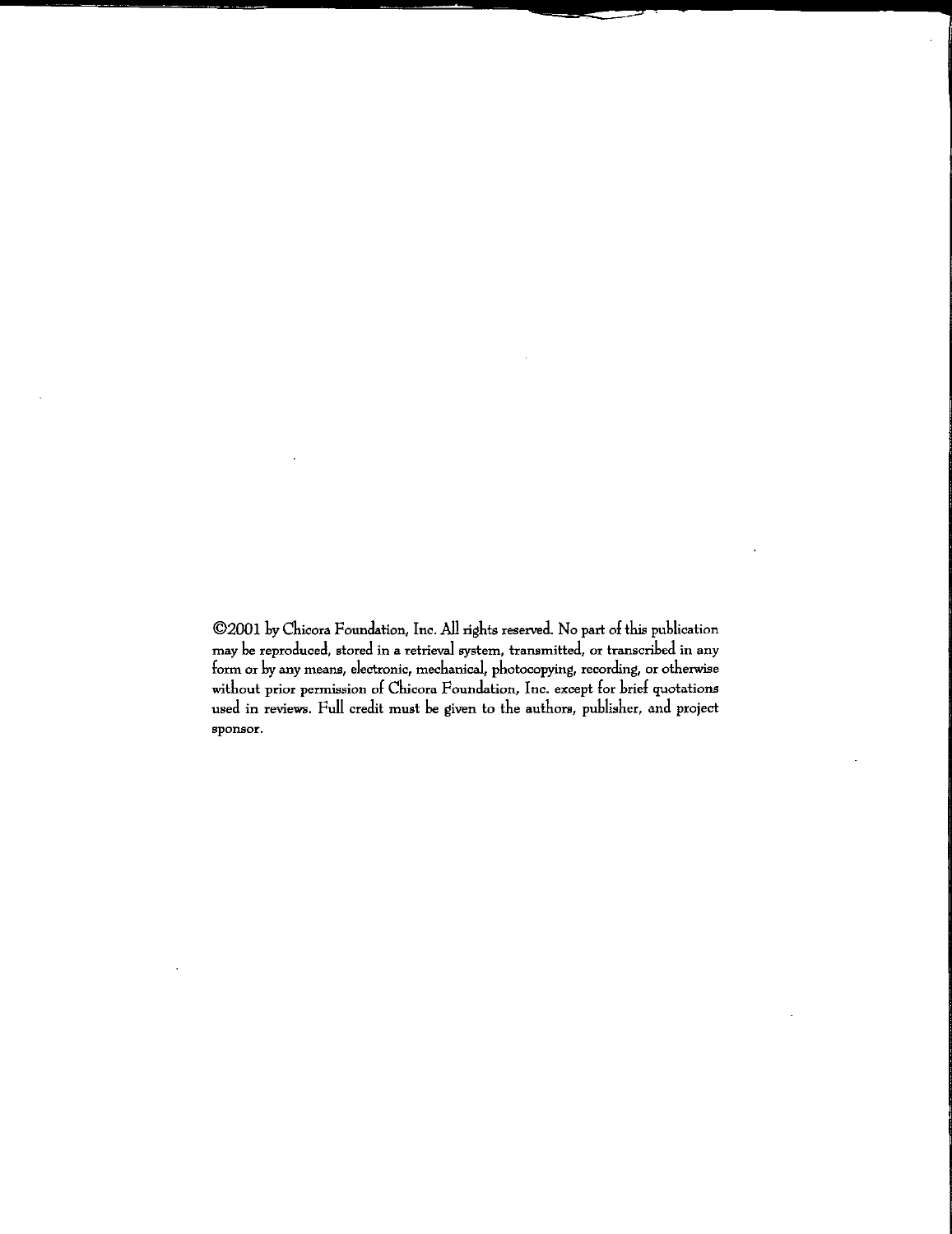### **ARCHAEOLOGICAL SURVEY OF THE PROPOSED FLAT CREEK TO INDIAN CREEK 69KV SANTEE-COOPER TRANSMISSION LINE, CHESTERFIELD COUNTY, SOUTH CAROLINA**

Prepared for: Mr. Ken Smoak Sabine and Waters PO Box 1072 Summerville, SC 29483

> Prepared by: William B. Barr

Chicora Research Contribution 227

Chicora Foundation, Inc. PO Box 8664 ■ 861 Arbutus Drive Columbia, South Carolina 29202 803/787-6910 Email: chicoral@aol.com

August 18, 1997

This report is printed on permanent paper  $\infty$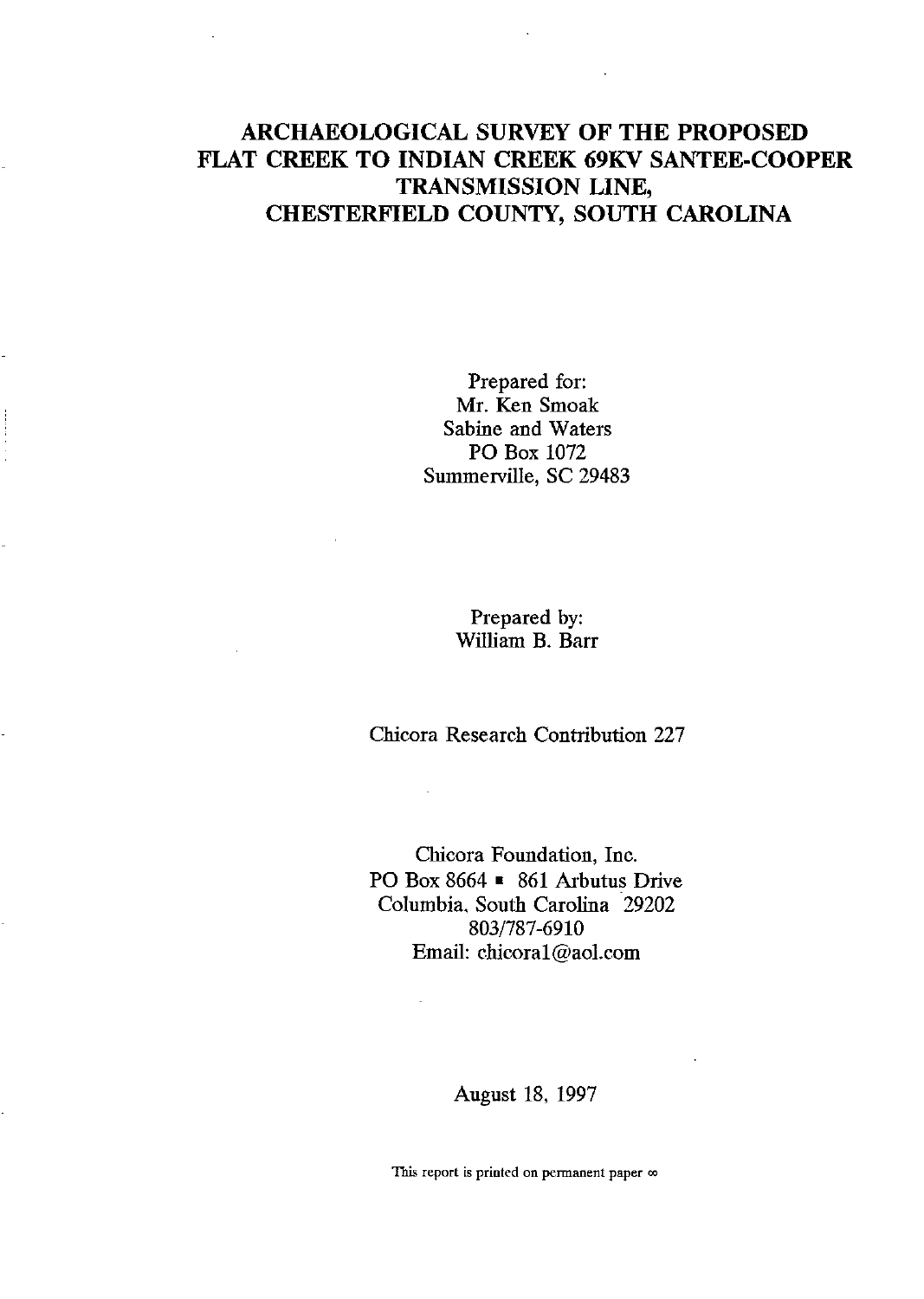### **ABSTRACT**

This study presents the results of an intensive archaeological survey of the proposed Flat Creek - Indian Creek 69 KV transmission line corridor about 0.75 mile southeast of the City of Pageland in Chesterfield County, South Carolina. The purpose of this investigation was to locate any **"rchaeological sites which may exist in the corridor**  and evaluate them for their eligibility for inclusion on the National Register of Historic Places.

Examination of the site files housed at the South Carolina Institute of Archaeology and Anthropology indicated that there were no previously recorded sites for the corridor. An inquiry was made to the South Carolina Department of Archives and History for any previous architectuaral surveys or the presence of **any National Register properties, sites, districts, or**  objects. An intensive archaeological survey of the 10,800 foot long corridor failed to identify any archaeological sites or standing structures within **the presumed project area.** 

The survey, however, was hindered by the inability to consistently identify a staked or cut corridor. This survey was conducted using the available plan sheet and running transects by compass. As a result, Santee-Cooper and their contractors should be especially alert for unrecorded archaeological remains, such as **concentrations of bricks, historic ceramics, pottery**  or arrowheads, and immediately report any such discoveries to either their project archaeologist or the State Historic Preservation Office.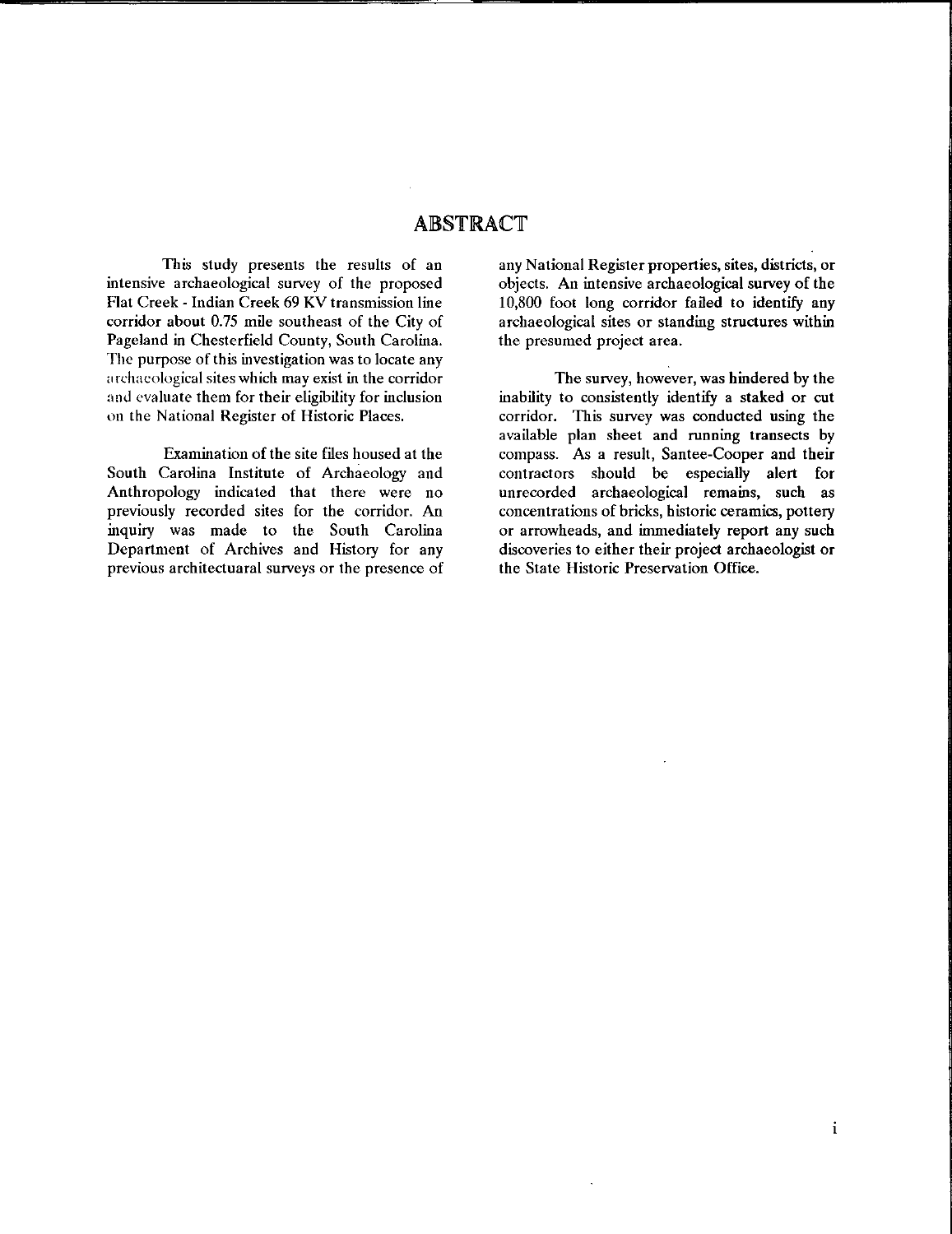### TABLE OF CONTENTS

| List of Figures                  |    | $\dot{\mathbf{v}}$ |
|----------------------------------|----|--------------------|
| Introduction                     |    | 1                  |
| Natural Environment              |    | 5                  |
| <b>Background Research</b>       |    | 7                  |
| Previous Archaeology             | 7  |                    |
| Prehistoric Synopsis             | 7  |                    |
| Protohistoric Period             | 11 |                    |
| Historic Synopsis                | 11 |                    |
| <b>Field Methods and Results</b> |    | 15                 |
| <b>Field Methods</b>             | 15 |                    |
| Results of the Survey            | 15 |                    |
| Conclusions                      |    | 19                 |
| References Cited                 |    | 21                 |

 $\bullet$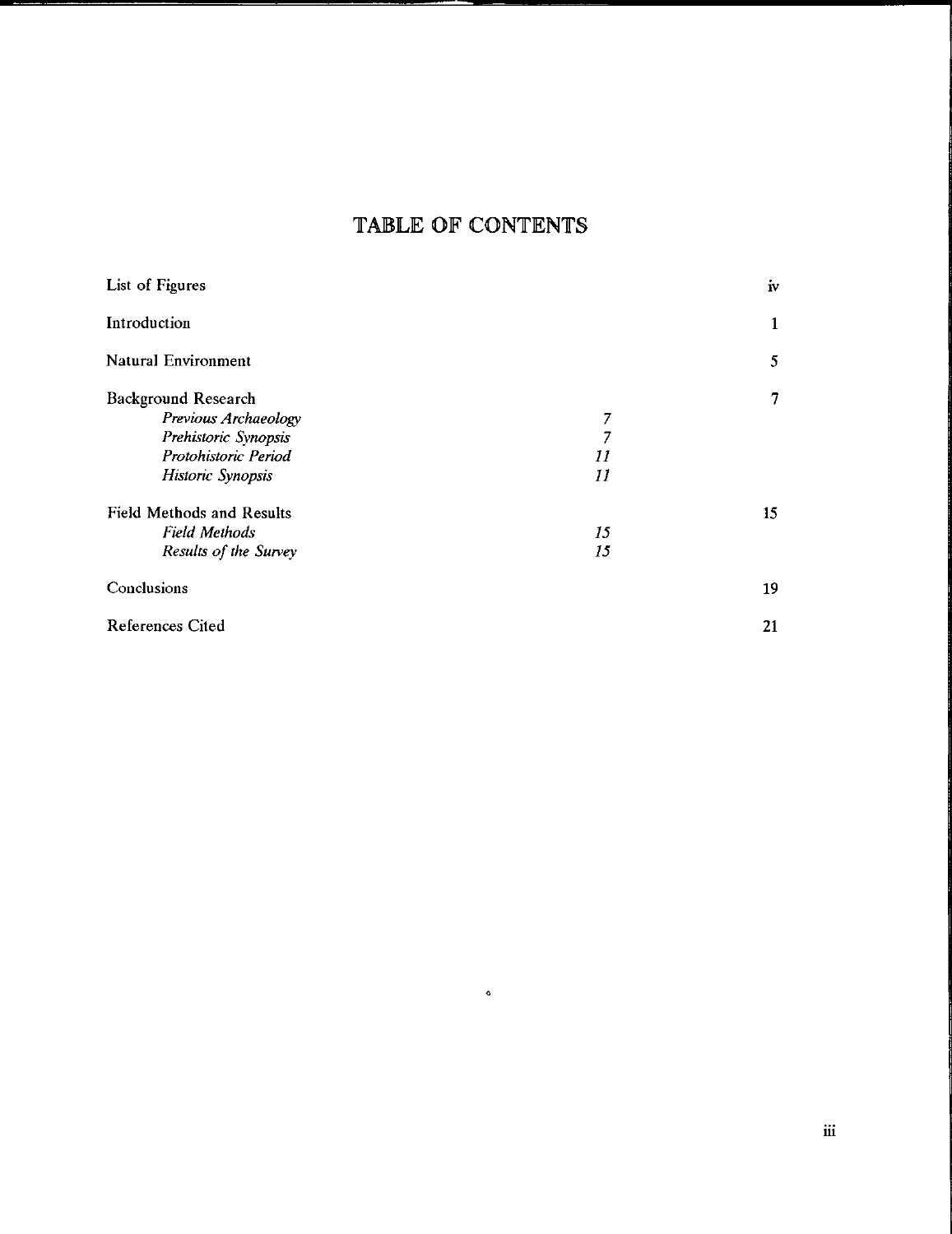### LIST OF FIGURES

÷.

| Figure |                                                                               |     |
|--------|-------------------------------------------------------------------------------|-----|
|        | Location of the project area on the 1:100,000 scale Lancaster planimetric map |     |
| 2.     | Location of the project area on USGS quadrangle maps                          |     |
| 3.     | Chronology of the Woodland and Protohistoric Periods in South Carolina        | 9   |
| 4.     | Mills Atlas 1826                                                              | 12. |
| 5.     | Civil War Activity in the project area                                        | 12. |
| 6.     | Survey corridor running through open swamp                                    | 16. |
| 7.     | Wooded area showing the project corridor running on the side slope            |     |

 $\sim 400$ 

 $\bar{\mathcal{A}}$ 

 $\mathbb{R}^2$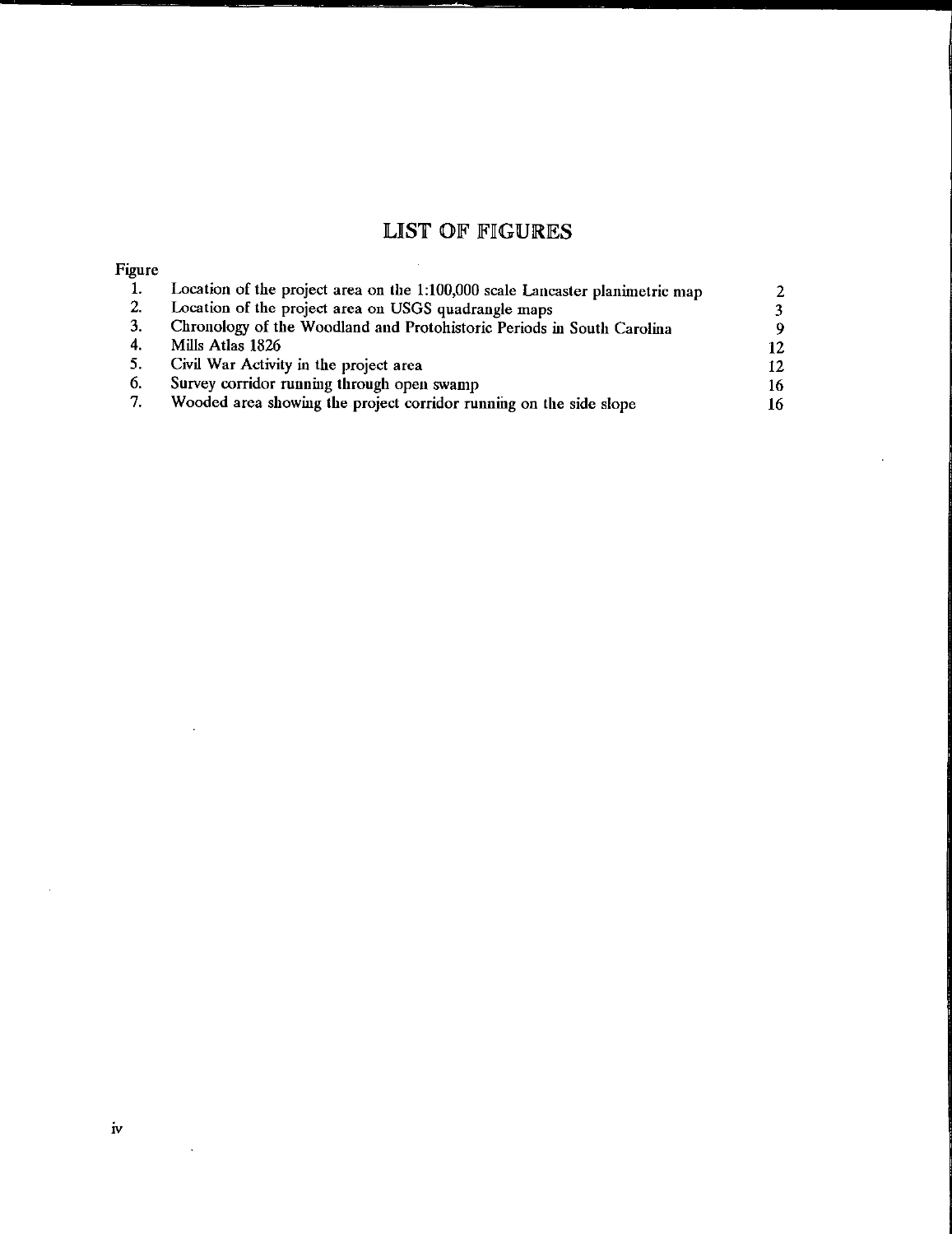### llN'fRODUC'fllON

This investigation was conducted by Mr. William B. Barr of Chicora Foundation, Inc. for Mr. Ken Smoak of Sabine and Waters. The proposed 10,800-foot long transmission line corridor is located in northwestern Chesterfield County, about 0.75 miles southeast of the town of Pageland (Figures 1 and 2).

**The survey corridor begins at Station**  83+53 where it separates from an existing transmission line about 830 feet west of an existing substation on S-683. From this existing corridor the survey line runs north-northwest for about 3,900 **feet before it turns to the northwest and continues**  for an additional 4,100 feet. From this point it runs almost due north for nearly 2,500 feet before turning to the east and terminating at the proposed **substation location southeast of the intersection of**  S-440 and SC Highway 151. Throughout the length the proposed corridor is no wider than 70 feet.

**Topography in the corridor area consists**  of gently to moderately rolling hills, with steep slopes adjacent to an intermittent stream. Much of **the corridor was a grassed pasture. Vegetation**  elsewhere consisted of oak-pine forest with a heavy to dense understory of vegetation. A large portion **of the corridor is swamp. The proposed**  undertaking will require the clearing and grubbing of the project corridor. Further impact to any archaeological resources will include the actual installation of the metal towers or poles, as well as subsequent maintenance. Combined, these activities have the potential to damage or destroy **archaeological resources if such resources are**  within the affected portion of the tract.

This study is intended to provide a detailed explanation of the archaeological survey of the Flat Creek to Indian Creek 69 kV transmission line proposed by Santee-Cooper. Chicora received a request for a budgetary proposal for an intensive survey on July 24, 1997. Our proposal, dated July 25, was accepted on July 30, 1997.

Ms. Rachel Campo examined the site files of the S. C. Institute of Archaeology and Anthropology and no sites had been previously identified on the tract. A project area map was faxed to Dr. Tracy Powers of the S. C. Historic Preservation Office on August 18, 1997, with a **request for information on any previous**  architectural surveys or the presence of any **National Register sites, districts, properties, or**  objects in the project area. We have not yet received a response to our inquiry.

The field investigations were undertaken by Chicora Research Archaeologist Mr. William B. Barr and archaeologist technicians Mr. John D. Hamer and Ms. Bonnie Frick on August 11-12, 1997. The report preparation took place at Chicora Foundation's offices in Columbia on August 13, 1997.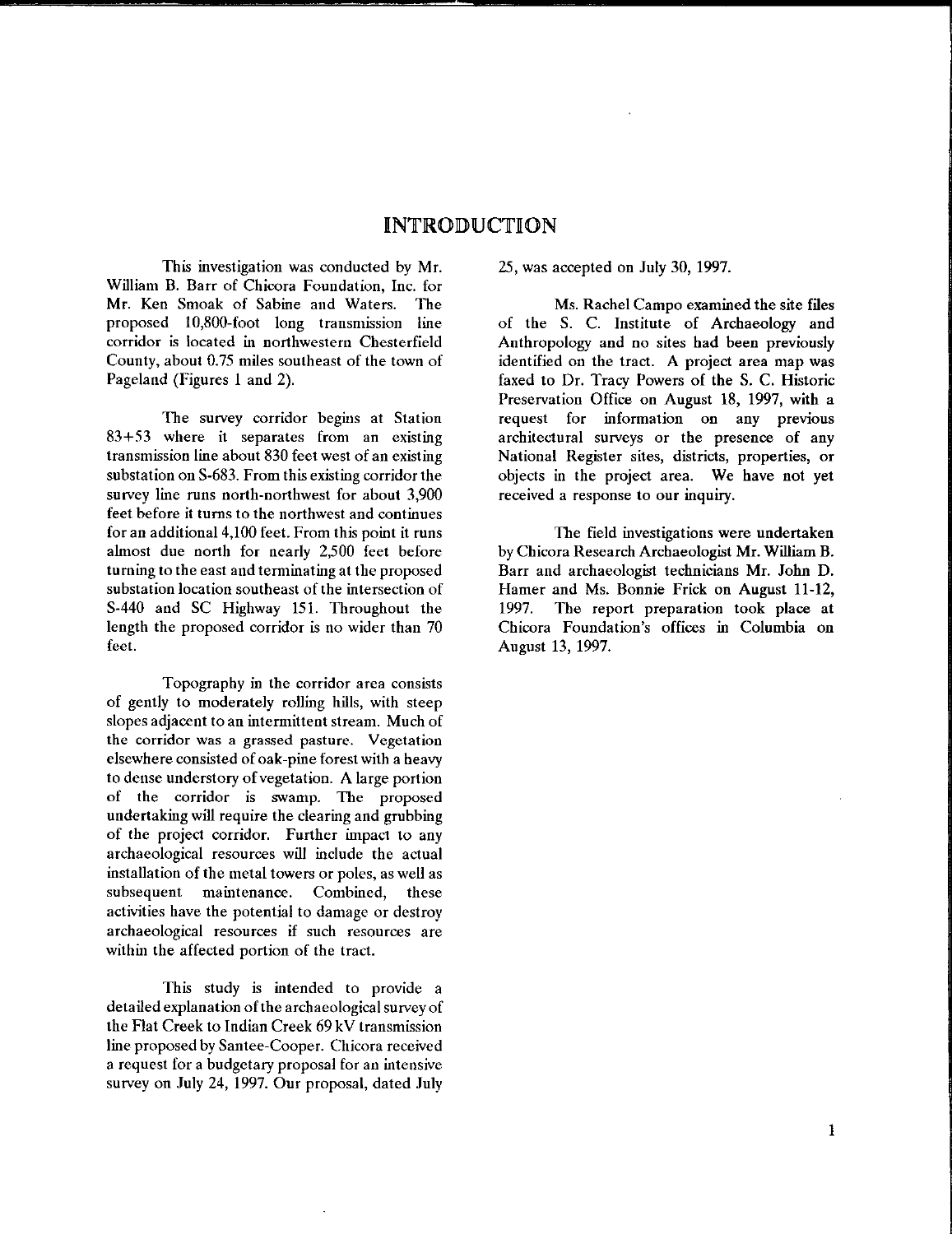

ARCHAEOLOGICAL SURVEY OF THE FLAT CREEK TO INDIAN CREEK TRANSMISSION LINE

2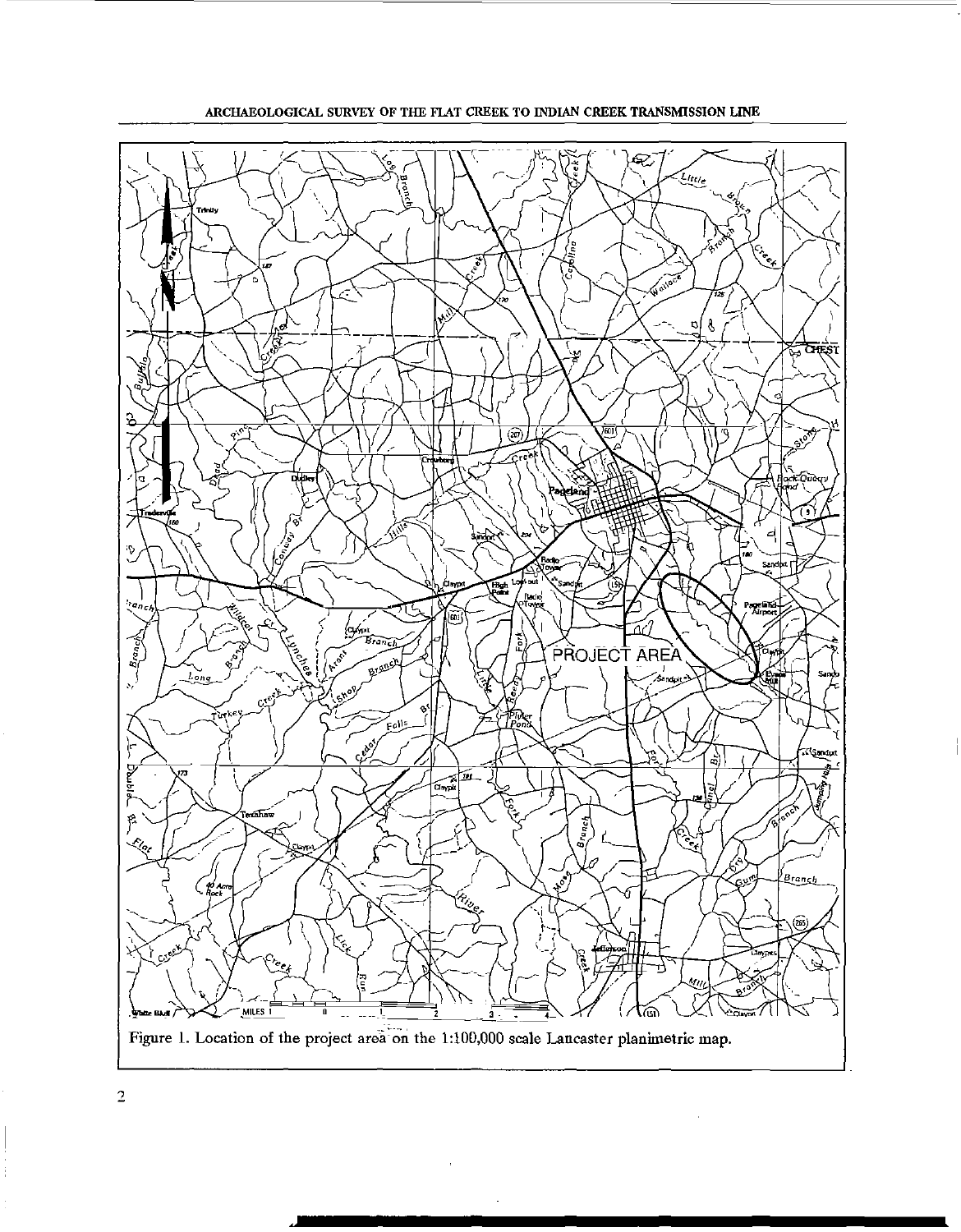INTRODUCTION



3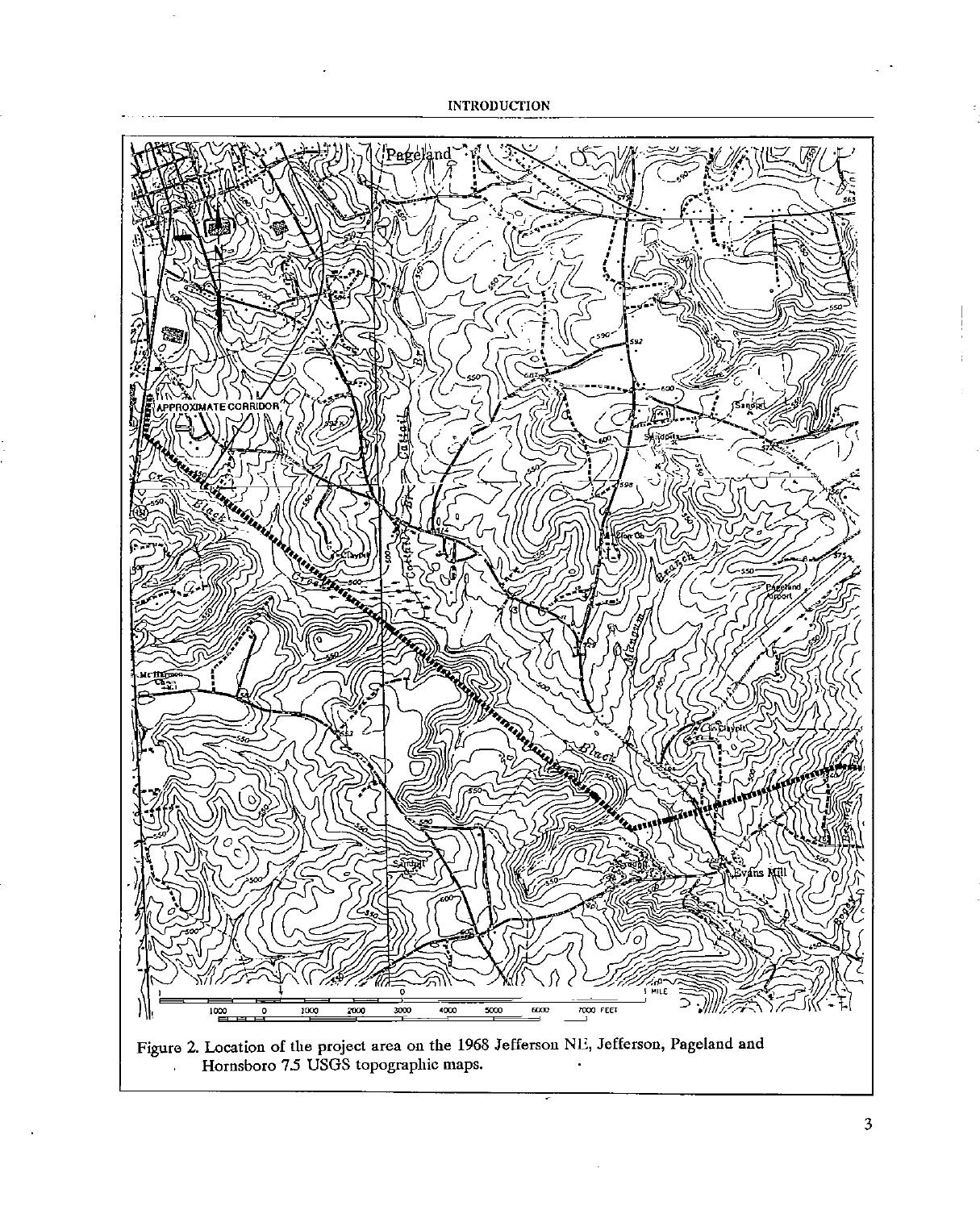$\downarrow$ 

 $\bar{1}$ 

4

 $\bar{1}$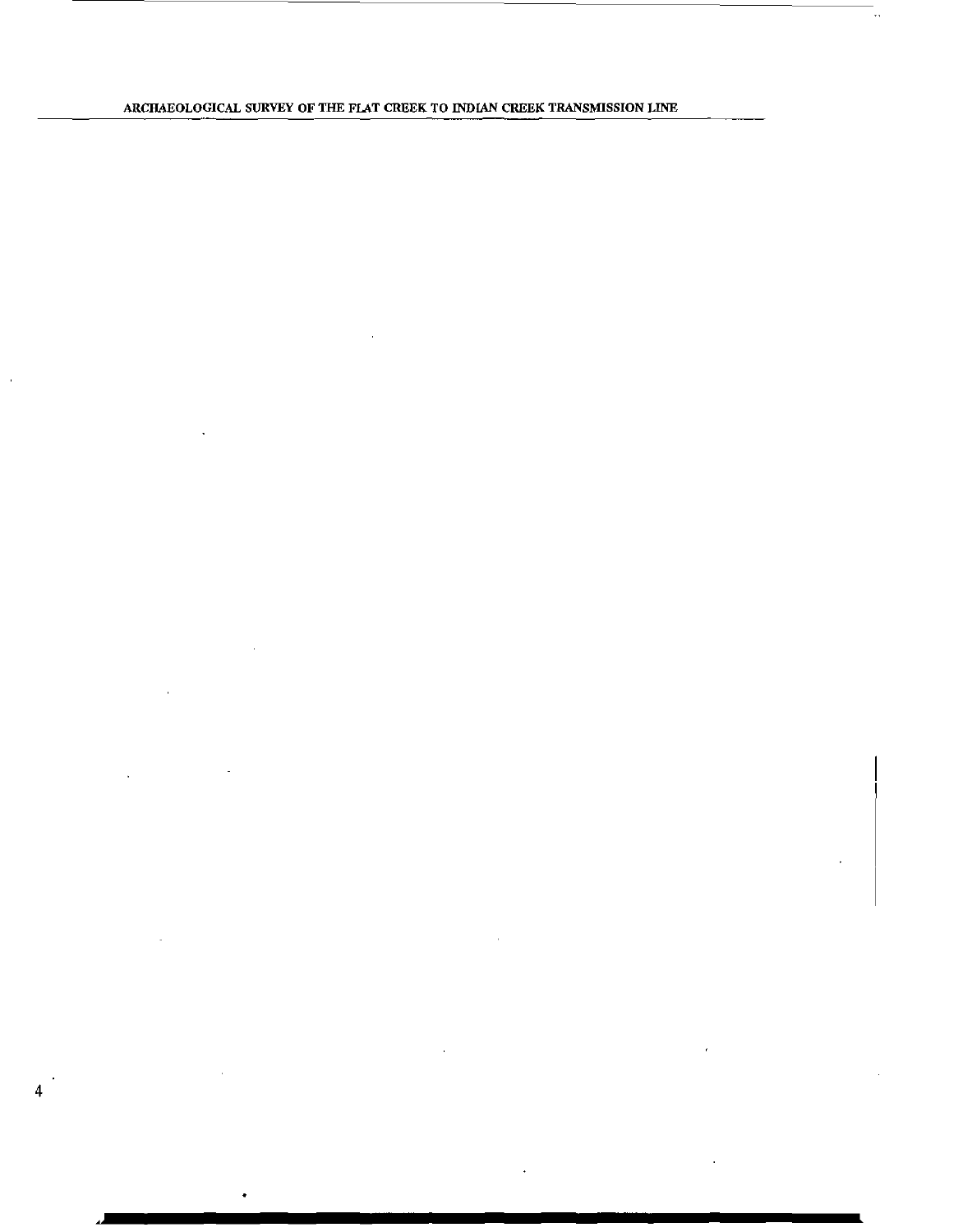### NATURAL ENVIRONMENT

Chesterfield County is situated in the Fall Line and Sand Hills area of South Carolina. It is bounded to the north by Union County, North Carolina, to the east by Marlboro County, South Carolina and the Great Pee Dee River, to the south by Darlington County, South Carolina and to the west by Lancaster and Kershaw counties, South **Carolina as well as Lynches River. The western**  half of the county is drained by Lynches River while the eastern half is drained by the Great Pee Dee. The project area itself is drained by Black Creek and one of its tributaries, which both feed into Lynches River in Darlington County.

The Fall Line Sandhills lie in a discontinuous belt 5 to 15 miles wide through the center of the Midlands, paralleling the coast. Fall Line topography is formed by the vigorous erosion of streams that pass from the piedmont bedrock to the loose sands of the coastal plain. The streams **rapidly descend to form shoals in major rivers or**  waterfalls on small streams (Barry 1980:97).

Cooke (1936) has divided the sandhills into the Aiken Plateau, the Congaree Sand Hills, the Richland Sand Hills, and the High Hills of the Santee. The Richland Red Hills and the High Hills of the Santee are both similar in size and morphology. These two groups are considered the "Red Sand Hills" while the remaining groups are considered the "White Sand Hills" (Colquhoun 1965 ). The vegetation in the Red Sand Hills reflects a more mesic climate while the White Sand Hills are more xeric. The project area is located in the Fall Line region, with the Red Sand Hills just east of the area.

**In this region, the dominant vegetation is**  the white oak which is either dominant itself or in combination with loblolly pine. Other overstory trees consist of sweetgum, beech, southern red oak, post oak, mockernut hickory, and southern sugar maple. Understory vegetation is dominated by flowering dogwood, sourgum, redbud, and other smaller species such as holly and leatherwood. Herbaceous flora is generally varied, but includes many species of the xeric woodlands as well as those more prevalent in the piedmont (Barry 1980:138-140).

Elevations in the county range from about 75 feet above sea level at the Pee Dee River to about 725 feet above sea level near the town of Pageland (Morton 1995). The survey corridor is characterized by elevations ranging from about 500 to 580 feet above mean sea level (AMSL). There are rolling hills throughout the area, but in general the topography slightly drops from S.C. 207 northward. From the eastwardly turn the corridor climbs to a high point just beyond S-486 and then begins a fairly rapid descent to Black Creek. From there it follows dissected side slopes eastwardly and southerly to the terminus.

The soils in Chesterfield County were formed in material weathered from rock and in sediment that was deposited by the ocean, by streams, or successively by both. In general, the underlying rocks are crystalline and metamorphic **rocks such as Carolina Slate, gneiss, schist, and**  granite. Mills describes the soils as being poor for **cultivation. He states:** 

> [a] large proportion of this district **presents pine barren sand hills,**  not worth cultivation, except when intersected by streams; where a little good soil is found. Along the northern boundary the land inclines towards the clayey and stony kind, and present a rolling surface. The river lands are of a rich soil, as also those bordering the creeks, in proportion to their extent (Mills 1972[1826]:497).

Soils in the project area consisted primarily of well drained Badin and Goldston soils. Badin soils area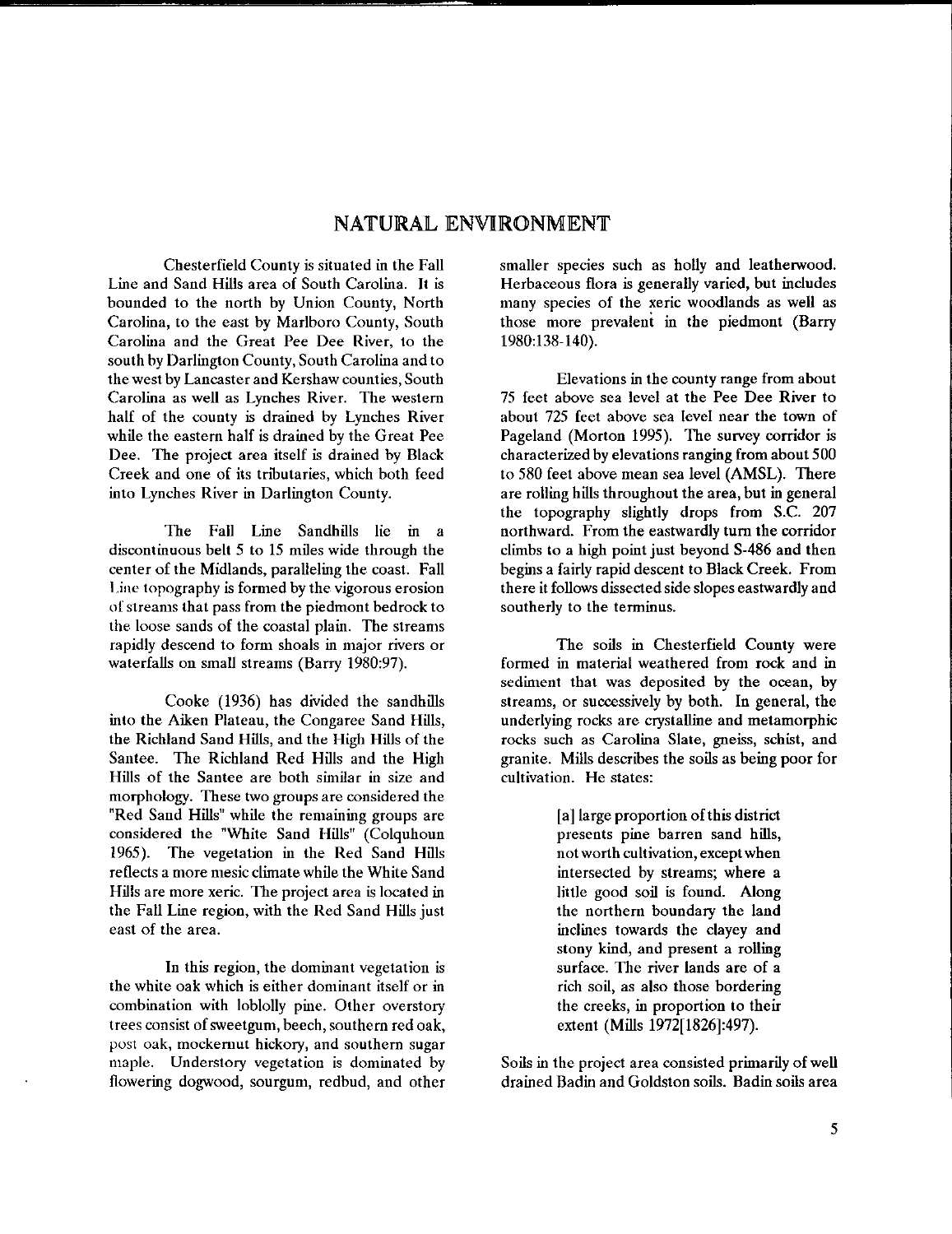silty clay loam with slopes ranging from 2 to 10 percent, while Goldston soils are classified as channery silt loam with slopes also ranging from 2 to 15 percent. Soils in the area of drainages and gullies consist of somewhat poorly drained Chewalca clay loam which is frequently flooded (Morton 1995).

Although erosion does occur along the drainages on the steep slopes, the 1934 erosion survey found that the area south of Pageland was in generally good condition (Lowry 1934). This was not, however, consistent with the observations made during this survey, which indicated erosion on both slopes and hill tops. It is likely that much of this erosion post-dates the 1934 erosion survey, perhaps being assocaited with truck farming during the 1940s and 1950s.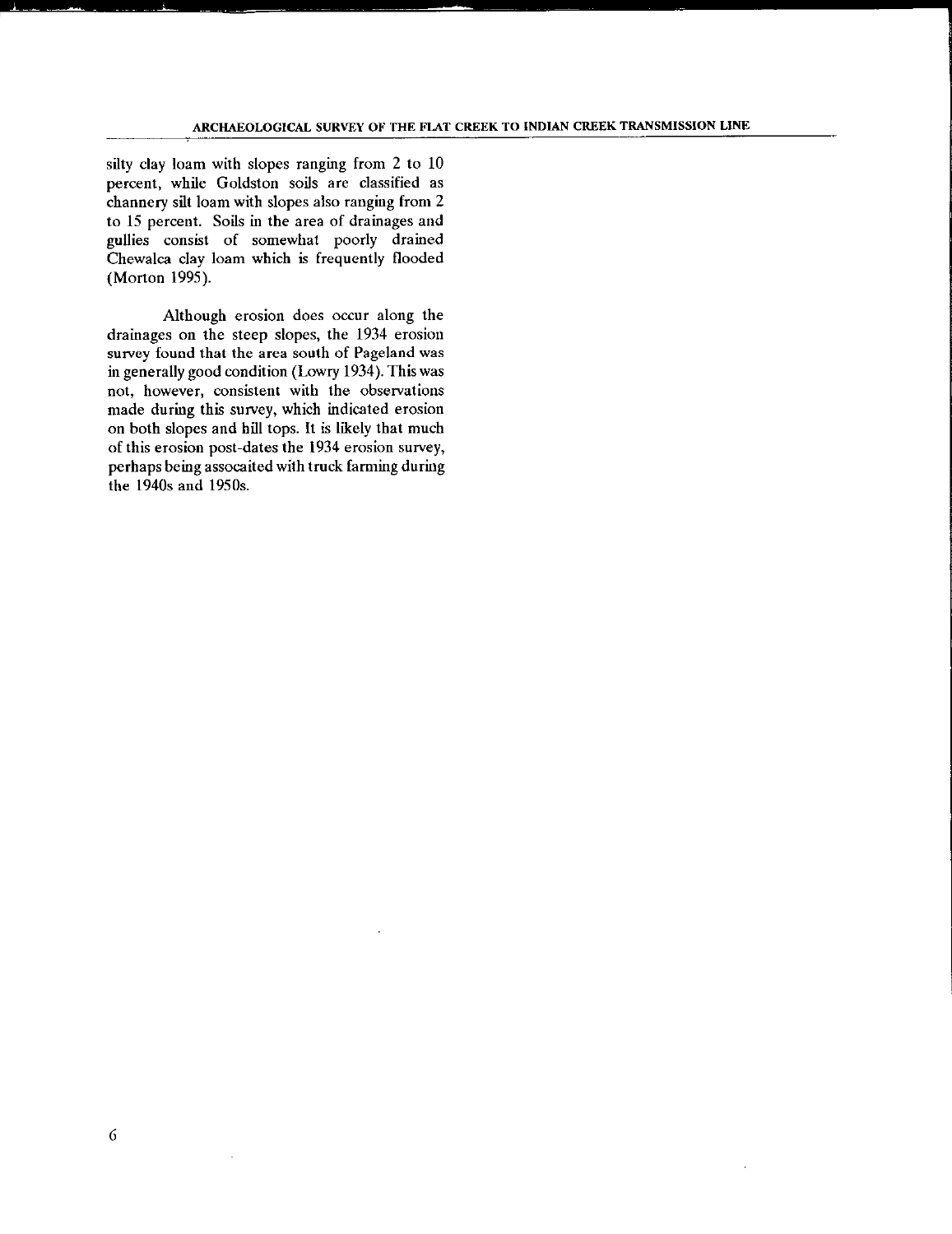### BACKGROUND RESEARCH

### **Previous Archaeology**

Very little archaeological research has been performed in Chesterfield County. Most of the work has been performed at the survey level and consists of work associated with highway projects (e.g., Cable and Cantley 1979; Trinkley 1982; Trinkley and Barr 1996). Other projects consist of a survey of the Carolina Sandhills National Wildlife Refuge (Wright 1978) as well as golf course survey at Cheraw State Park (Barker 1990). Presently, there are just over 200 sites **recorded in the county. This is in sharp contrast to counties like Beaufort where there are**  approximately 1700 sites recorded.

In 1992, Garrow and Associates performed **data recovery excavations at a prehistoric site to be**  impacted by Highway Department activities associated with the Jefferson Bypass. Site 38CT58 contained primarily Middle Archaic artifacts and subsequent analysis indicated that the site had **been used as a residential base camp. A feature**  was identified which dated to the Guilford Phase, producing a chronometric date of  $5,350 \pm 60$  B.P.

Although 38CT58 was occupied throughout most of prehistory, the bulk of occupation was during the Middle Archaic. The **location of the site on an upland margin is**  interesting in that it differs from residential **occupations on the Congaree River which were**  located on the floodplain. In the Savannah River **basin, settlement spread to higher elevations**  progressively through the Middle Archaic, and achieved permanence there during the Early Woodland. Nut remains found at the site suggest a fall occupation (Gunn and Wilson 1993).

The site is located at the head of an intermittent creek, which may have been the reason for its occupation. Work at the Roche Carolina tract in Florence County (Trinkley et al. 1993) identified a prehistoric site with a very strong Middle Archiac presence located on an upland margin adjacent to a spring head feeding the Great Pee Dee River. It seems reasonable to suggest that Middle Archaic sites, as well as other **prehistoric sites, will be found in similar settings, at**  least in the Pee Dee region.

### Prehistoric Synopsis

The Paleoindian period, lasting from at least 12,000 to about 8,000 B.C., is evidenced by basally thinned, side-notched projectile points; fluted, lanceolate projectile points; side scrapers; end scrapers; and drills (Coe 1964; Michie 1977; Williams 1968). The Paleoindian occupation, while **widespread, does not appear to have been**  intensive. Artifacts are most frequently found along major river drainages, which Michie interprets to support the concept of an economy **"oriented towards the exploitation of now extinct**  mega-fauna" (Michie 1977:124).

Unfortunately, relatively little is known about Paleoindian subsistence strategies, settlement **systems, or social organization. Generally**  archaeologists agree that the Paleo-Indian groups were at a band level of society (see Service 1966), **were nomadic, and were both hunters and foragers.**  While population density, based on the isolated finds, is thought to have been low, Walthall suggest that toward the end of the period "there was an **increase in population density and in territoriality and that a number of new resource areas were**  beginning to be exploited" (Walthall 1980:30).

The Archaic period, which dates from 8000 to 2000 B.C., does not form a sharp break with the Paleo-Indian period, but is a slow transition characterized by a modern climate and **an increase in the diversity of material culture.**  Associated with this is a reliance on a broad spectrum of small mammals, although the white tailed deer was likely the most commonly exploited mammal. The chronology established by Coe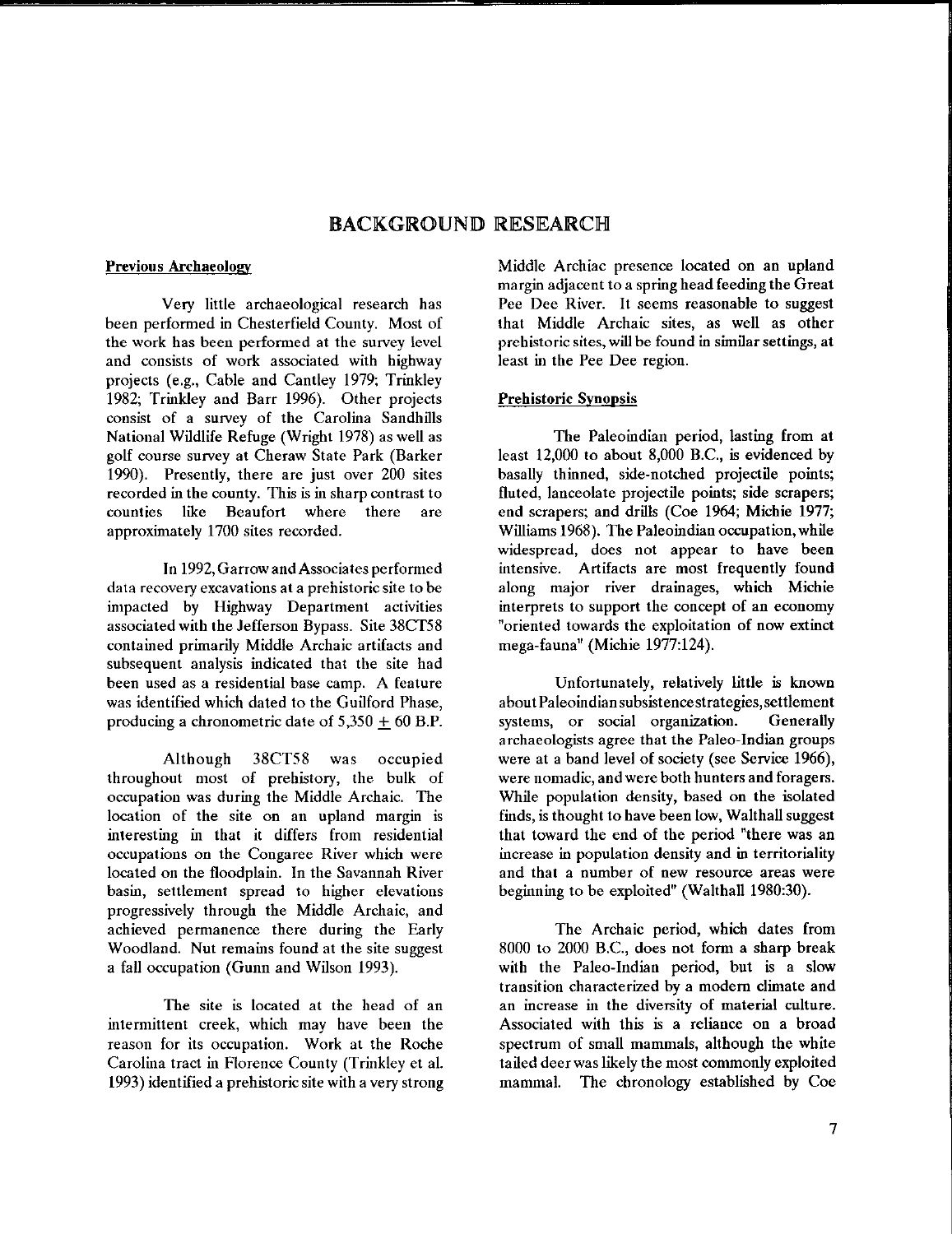(1964) for the North Carolina Piedmont may be applied with little modification to the South Carolina coastal plain and piedmont. Archaic period assemblages, exemplified by comer-notched and broad-stem projectile points, are fairly common, perhaps because the swamps and **drainages offered especially attractive ecotones.** 

The two primary Middle Archaic phases found in the coastal plain are the Morrow Mountain and Guilford (the Stanly and Halifax identified by Coe are rarely encountered). Our best information on the Middle Woodland comes from sites investigated west of the Appalachian Mountains, such as the work in the Little Tennessee River Valley. The work at Middle Archaic river valley sites, with their evidence of a diverse floral and fauna! subsistence base, seems to stand in stark contrast to Caldwell's Middle Archaic "Old Quartz Industry" of Georgia and South Carolina, where axes, choppers, and ground and polished stone tools are very rare. Recent work by Gunn and Wilson (1993) identified a Middle Woodland sit in Chesterfield County on an upland margin which appears to have been occupied during the fall of the year.

The Late Archaic is characterized by the appearance of large, square stemmed Savannah River projectile points (Coe 1964). These people continued the intensive exploitation of the uplands much like earlier Archaic gronps. The bulk of our data fro this period, however, comes from work in the Uwharrie region of North Carolina.

The Woodland period begins by definition with the introduction of fired day pottery about 2000 B.C. along the South Carolina coast (the introduction of pottery, and hence the beginning of the Woodland period, occurs much later in the Piedmont of South Carolina). It should be noted that many researchers call the period from about 2500 to 1000 B.C. the late Archiac because of a perceived continuation of the Archaic lifestyle in spite of the manufacture of pottery. Regardless of terminology, the period from 2500 to 1000 B.C. is well documented on the South Carolina coast and is characterized by Stallings (fiber-tempered) pottery (see Figure 3 for a synopsis of Woodland phases and pottery designations). The subsistence economy during this early period was based primarily on deer hunting and fishing, with supplemental inclusions of small mammals, birds, reptiles, and shellfish.

Like the Stallings settlement pattern, Thom's Creek sites are found in a variety of environmental zones and take on several forms. Thom's Creek sites are found throughout the Sonth Carolina Coastal Zone, Coastal Plain, and up to the Fall Line. The sites are found into the North Carolina Coastal Plain, but do not appear to extend southward into Georgia.

In the Coastal Plain drainage of the **Savannah River there is a change of settlement,**  and probably subsistence, away from the riverine focus found in the Stallings Phase (Hanson 1982:13; Stoltman 1974:235-236). Thom's Creek sites are more commonly found in the upland areas and lack evidence of intensive shellfish collection. In the Coastal Zone large, irregular shell middens; small, sparse shell middens; and large "shell rings" are found in the Thom's Creek seitlement system.

Inland, sites such as 38AK228-W, 38LX5, 38RD60, and 38BM40 indicate the presence of an extensive Deptford occupation on the Fall Line and the Coastal Plain, although sandy, acidic soils preclude statements on the subsistence base (Anderson et al. 1979; Trinkley 1978, 1980). These **interior or upland Deptford sites, however, are**  strongly associated with the swamp terrace edge, and this environment is productive not only in nutmasts, but also in large mammals such as deer. Perhaps the best data concerning Deptford "base camps" comes from the Lewis-West site (38AK228- W), where evidence of abundant food remains, **storage pit features, elaborate material culture,**  mortuary behavior, and craft specialization has been reported (Sassaman et al 1990:96-98).

Throughout much of the Coastal Zone and Coastal Plain north of Charleston, a somewhat different cultural manifestation is observed, related to the "Northern Tradition" (e.g., Caldwell 1958). This recently identified assemblage has been termed Deep Creek and was first identified from northern North Carolina sites (Phelps 1983). The Deep Creek assemblage is characterized by pottery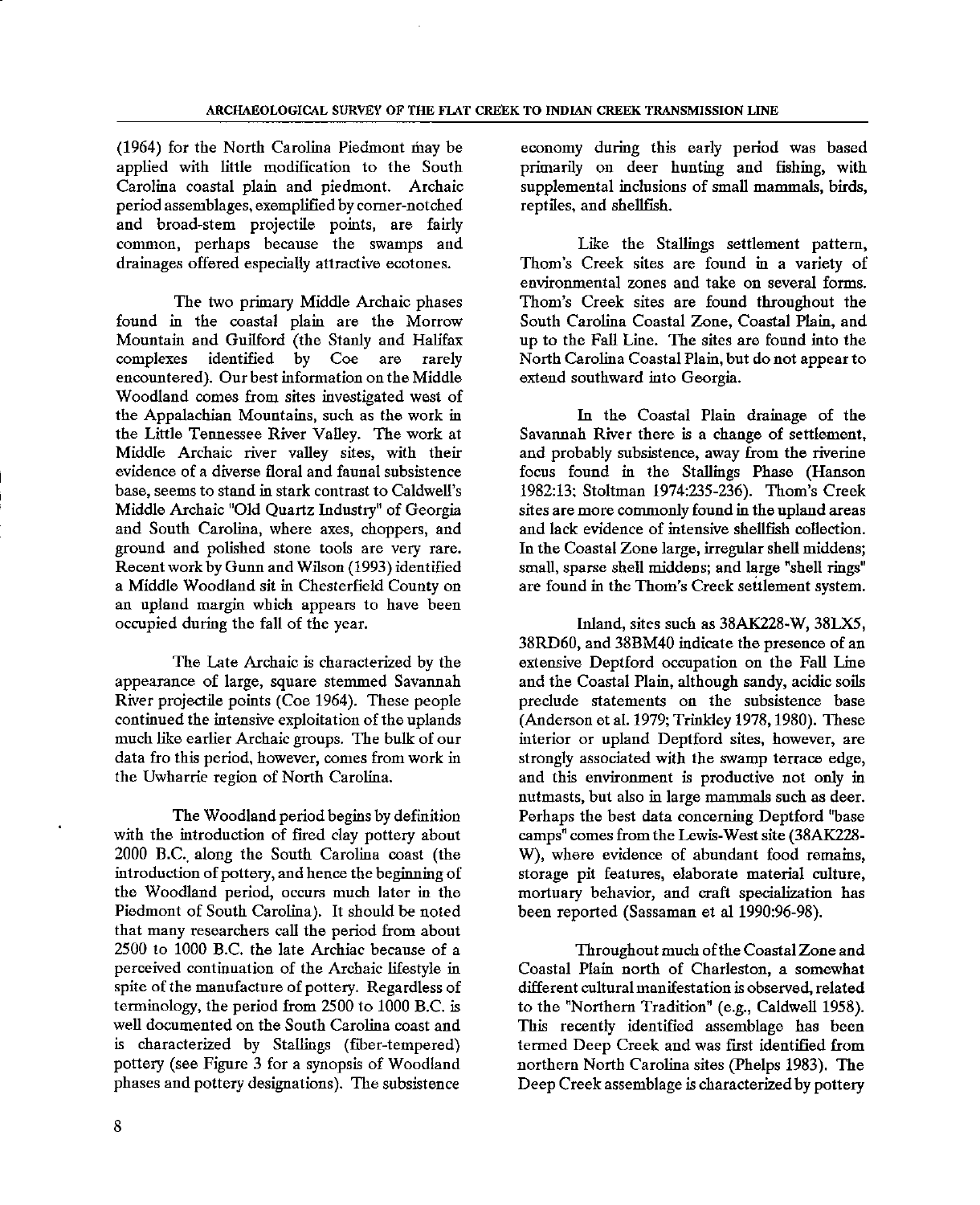BACKGROUND RESEARCH



9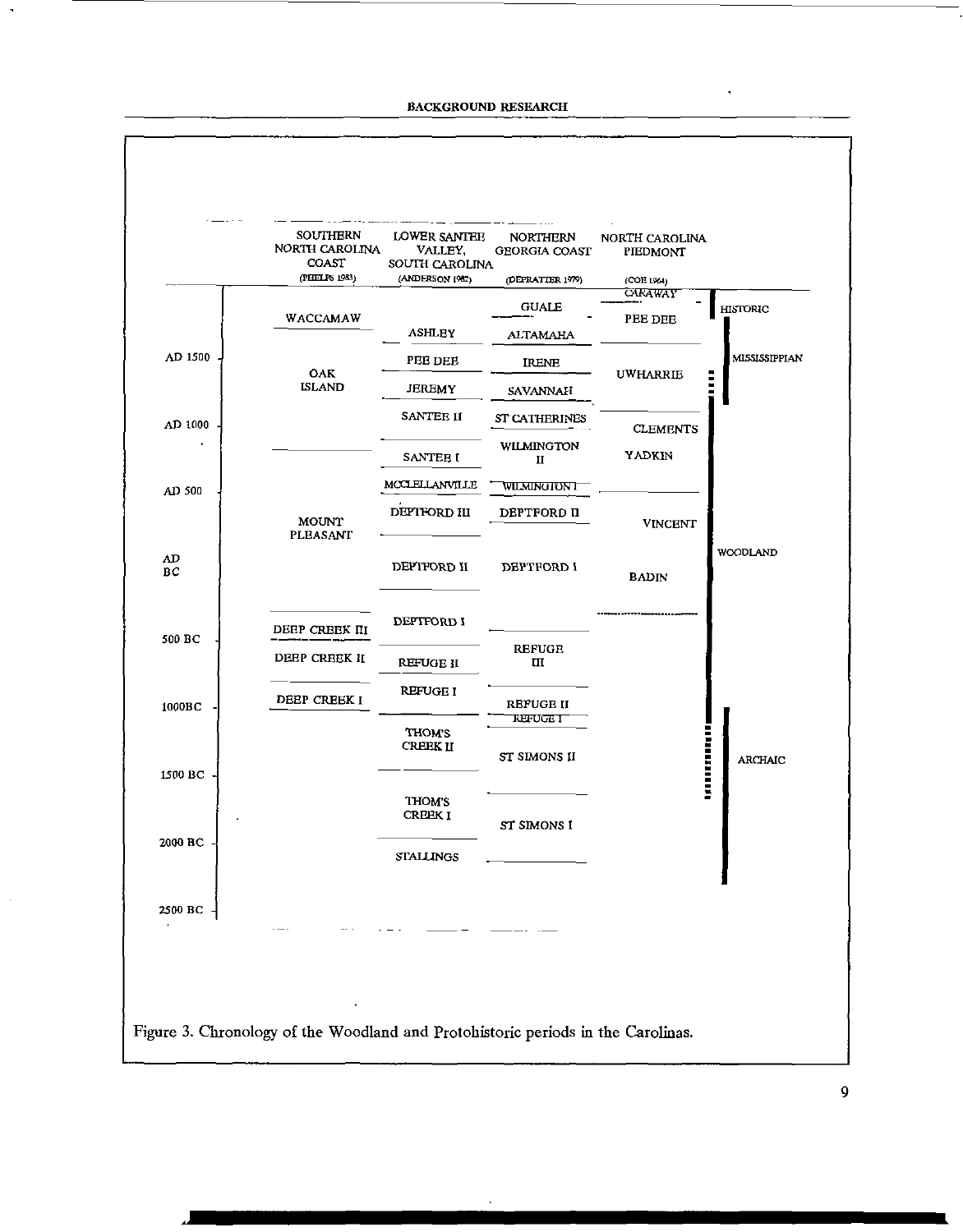**\Vith medium to coarse sand inclusions and surface**  treatments of cord marking, fabric impressing, simple stamping, and net impressing. Much of this material has been previously designated as the Middle Woodland "Cape Fear" pottery originally typed by South (1960). The Deep Creek wares date from about 1000 B.C. to A.O. 1 in North Carolina, but may date later in South Carolina. The Deep **Creek Settlement and subsistence systems are**  poorly known, but appear to be *very* similar to those identified with the Deptford phase.

The Deep Creek assemblage strongly resembles Deptford both typologically and temporally. It appears this northern tradition of cord and fabric impressions was introduced and gradually accepted by indigenous South Carolina populations. During this time some groups continued making only the older carved paddlestamped *pottery,* while others mixed the two styles, and still others (and later all) made exclusively cord and fabric stamped wares..

The Middle Woodland in South Carolina is characterized by a pattern of settlement mobility and short-term occupation. On the southern coast it is associated with the Wilmington phase, while on the northern coast it is recognized by the presence of Hanover, McClellanville or Santee, and Mount Pleasant assemblages. The best data concerning Middle Woodland Coastal Zone assemblages comes from Phelps' (1983:32033) work in North Carolina. Associated items include a small variety of the Roanoke Large Triangular points (Coe 1964:110-111), sandstone abraders, shell pendants, polished stone gorgets, celts, and woven marsh mats. Significantly, both primary **inhumations and cremations are found.** 

On the Coastal Plain of South Carolina, researchers are finding evidence of a Middle Woodland Yadkin assemblage, best known from Coe's work at the Doerschuk site in North Carolina (Coe 1964:25-26). Yadkin pottery is characterized by a crushed quartz temper and cord marked, fabric impressed, and linear check stamped surface treatments. The Yadkin ceramics **are associated with medium-sized triangular points,**  although Oliver (1981) suggests that a continuation of the Piedmont Stemmed Tradition to at least A.O. 300 coexisted with this Triangular Tradition. The Yadkin series in South Carolina was first observed by Ward (1978, 1983) from the White's Creek drainage in Marlboro County, South Carolina. Since then, a large Yadkin village has been identified by DePratter at the Dunlap site (38DA66) in Darlington County, South Carolina  $(Chester DePratter, personal communication 1985)$ and Blanton et al. (1986) have excavated a small Yadkin site (38SU83) in Sumter County, South Carolina. Anderson et al. (1982:299-302) offer additional typological assessments of the Yadkin wares in South Carolina.

These Middle Woodland Coastal Plain and Coastal Zone phases continue the Early Woodland Deptford pattern of mobility. While sites are found all along the coast and inland to the Fall Line, shell midden sites evidence sparse shell and artifacts. Gone are the abundant shell tools,<br>worked bone items, and day balls. Recent worked bone items, and day balls. investigations at Coastal Zone sites such as 38BU747 and 38BU1214, however, have provided some evidence of worked bone and shell items at Deptford phase middens (see Trinkley 1990).

In many respects the South Carolina Late Woodland may be characterized as a continuation of previous Middle Woodland cultural assemblages. While outside the Carolinas there were major cultural changes, such as the continued development and elaboration of agriculture, the Carolina groups settled into a lifeway not appreciably different from that observed for the previous 500 to 700 years (cf. Sassaman et al.<br>1989:14-15). This situation would remain This situation would remain unchanged until the development of the South Appalachian Mississippian complex (see Ferguson 1971).

The South Appalachian Mississippian Period (ca. A.D.  $1100$  to 1641) is the most elaborate level of culture attained by the native inhabitants and is followed by cultural disintegration brought about largely by European disease. The period is characterized by complicated stamped *pottery,* complex social organization, agriculture, and the construction of temple mounds and ceremonial centers. The earliest phases include the Savannah and Pee Dee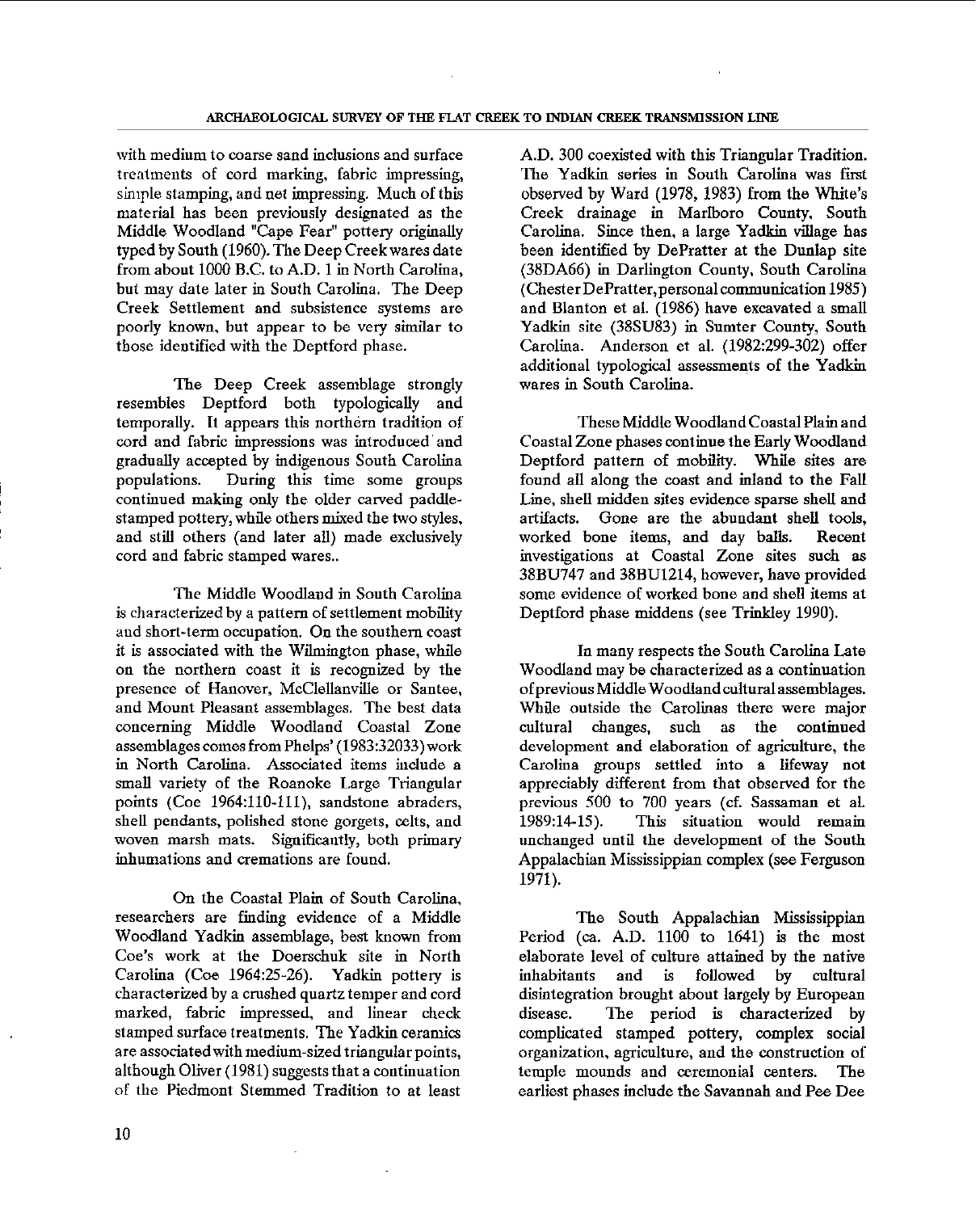(AD. 1200 to 1500).

### **Protohistoric Period**

No historic Indian villages are known to exist in Chesterfield County. The Pedees were located east of Chesterfield in the vicinity of Marion County on the Great Pee Dee River, while the Catawbas occupied land to the west on the Catawba River in Lancaster and Yark Counties. Probably the closest historic Indian group were the Waxhaw which were located in Lancaster County, South Carolina and Union and Mecklinburg counties, North Carolina.

The principal secondary sources for the Native Americans of South Carolina are Mooney (1894) and Swanton (1952). The first reference to the Waxhaw was by John Lederer writing about 1670. He discusses the Waxhaw under the name Wisacky and describes them as being associated with the Catawbas. The Waxhaws were also referred to as the "flatheads" because of their practice of head deformation (Swanton 1952:102).

At the end of the Yemassee War, the Waxhaws refused to make peace with the English and the majority of them were killed by the Catawba. The remaining members fled to the Cheraw in western North and South Carolina. A small number of them accompanied a group of Yemassee Indians to Florida in 1715 and were still noted as present in 1720 (Swanton 1952).

#### **Historic Synopsis**

The early history of Chesterfield County was only briefly presented by Mills:

> This district was originally settled by emigrants from Virginia and Pennsylvania, about the year 1745. At that time it formed a part of Craven connty, afterwards **of Cheraw precincts; and now constitutes in itself an**  independent judicial district (Mills 1972 [1826]:496).

The Cheraw district was originally part of

Craven County in 1682. In 1731 the township of Queensboro was laid out at the confluence of the Great Pee Dee and the Little Pee Dee Rivers to **entice settlement in that region. However, settlers were slow coming in.** 

Welsh began settling the area in the late 1730s and other immigrants, including Scots, Irish, Germans, French, and English, soon followed. In addition, settlers from Virginia and Pennsylvania moved into the area. While subsistence based, farmers discovered that can brakes were perfect for raising livestock. As more land was cleared, other economic sources such as lumber developed. During the colonial period the major crops were wheat, corn, and indigo.

In the 1760s colonists attempted to bring law and order to the area. Colonists complained that they were too far from existing courts and magistrates for them to be of any use. Frustrated by their unheard cries for assistance, they began taking matters into their own hands. These **<sup>11</sup> regulators <sup>11</sup>allowed only writs and warrants to be**  served which had been given their consent.

During the American Revolution a number of skirmishes took place in the backcountry. British Major McArthur was **stationed ·at Cheraw, where a number of**  encounters took place between he and Colonel Powell of the Continental Army. Unaccustomed to the warm subtropical climate, many of the British fell ill and died. McArthur was forced to withdraw to Lynches Creek, about two miles from Jefferson, to recuperate and received reinforcements. Other than these developments, very little war related activities took place in Chesterfield County (Gregg 1867).

After the war, the Cheraw district grew rapidly and in 1785 the district was divided into three counties: Marlboro, Chesterfield, and Darlington. Improvements were then made in the transportation system creating more roads and public ferries. By 1820 the population of the county consisted of 4,412 white and 2,333 black inhabitants (White 1972).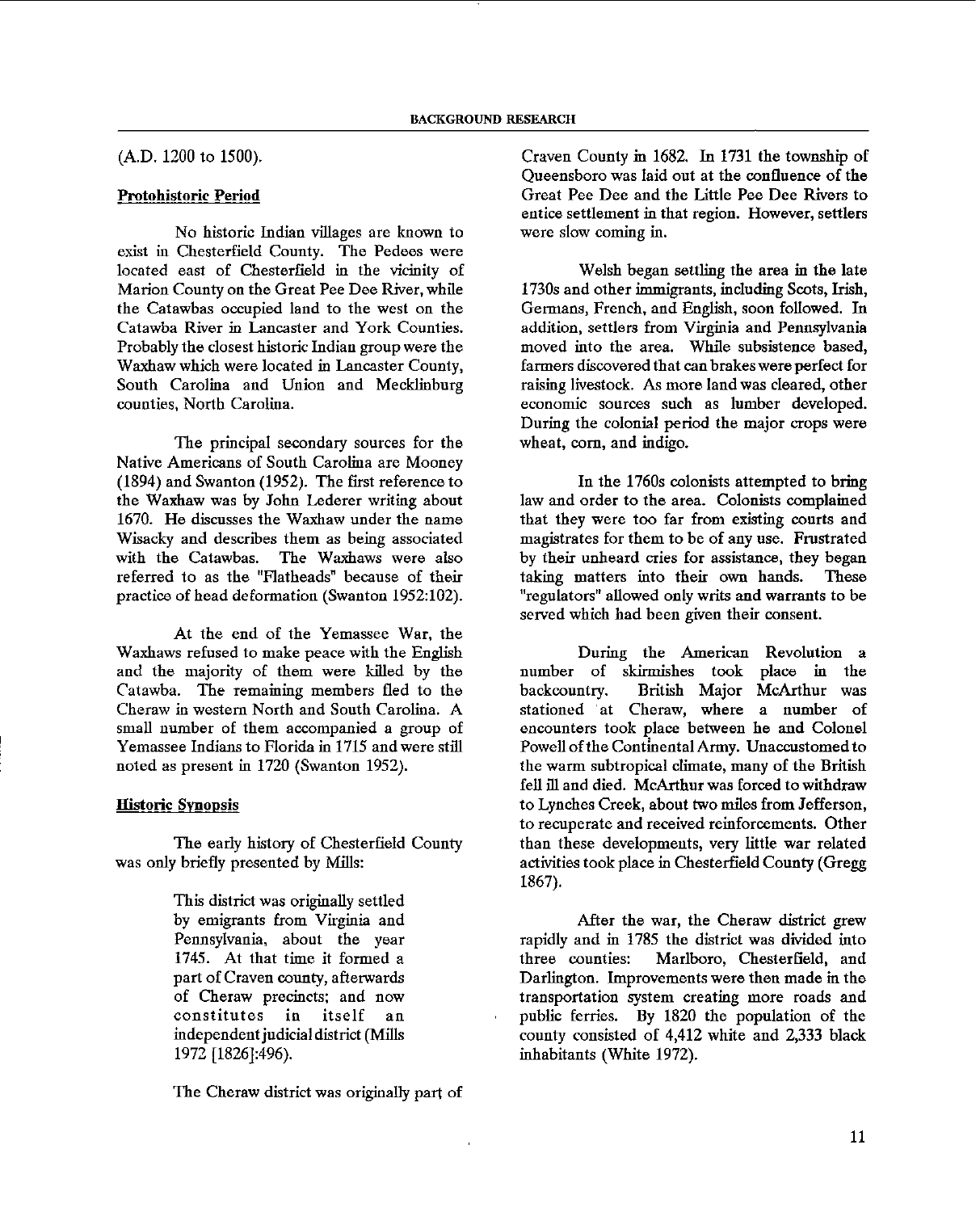

In 1826 the town of Chesterfield became the county seat. At this time the towu consisted of **12 houses, two stores, and a new courthouse. Mills**  Atlas (1826) shows the project area as containing<br>no subscribers at that time. Most of the no subscribers at that time. subscribers shown are situated along major creeks

Carolina remained a state based on **subsistence fanning and one crop**  cotton staple (Wallace 1951).

Few Chesterfield County **citizens owned slaves, making the residents more like their North**  Carolina neighbors. Although against **secession, the county sent five companies of infantry, as well as**  supplies, for the Confederate cause. Chesterfield County did not see much action until the last days of the war during Sherman's return from his "March to the Sea". In March of 1865 Union forces reached Chesterfield (Figure 5). After a skirmish with Confederate troops, a number of public buildings were burned.

After Sherman's troops reached Cheraw, they located a large number of Confederate military supplies sent up from Charleston. Sherman inventoried 24 cannons, 2000 muskets, 3600 barrels of gunpowder, and "other things" (Glatthaar 1985). Unfortunately a careless soldier caused many of the supplies to be lost in an

explosion that also killed several men and wounded

which probably accurately depicts the settlement pattern in the area at that time (Figure 4).

Between 1820 and 1856 South Carolina **saw an increase in manufacturing**  and business. In the late 1820s gold was<br>discovered near discovered Miller's Store (now Jefferson). Although some **increases occurred,**  generally South



Figure 5. Civil War activity in the project vicinity *(Official Military Atlas of the Civil*  War, Plate 80, Number 6).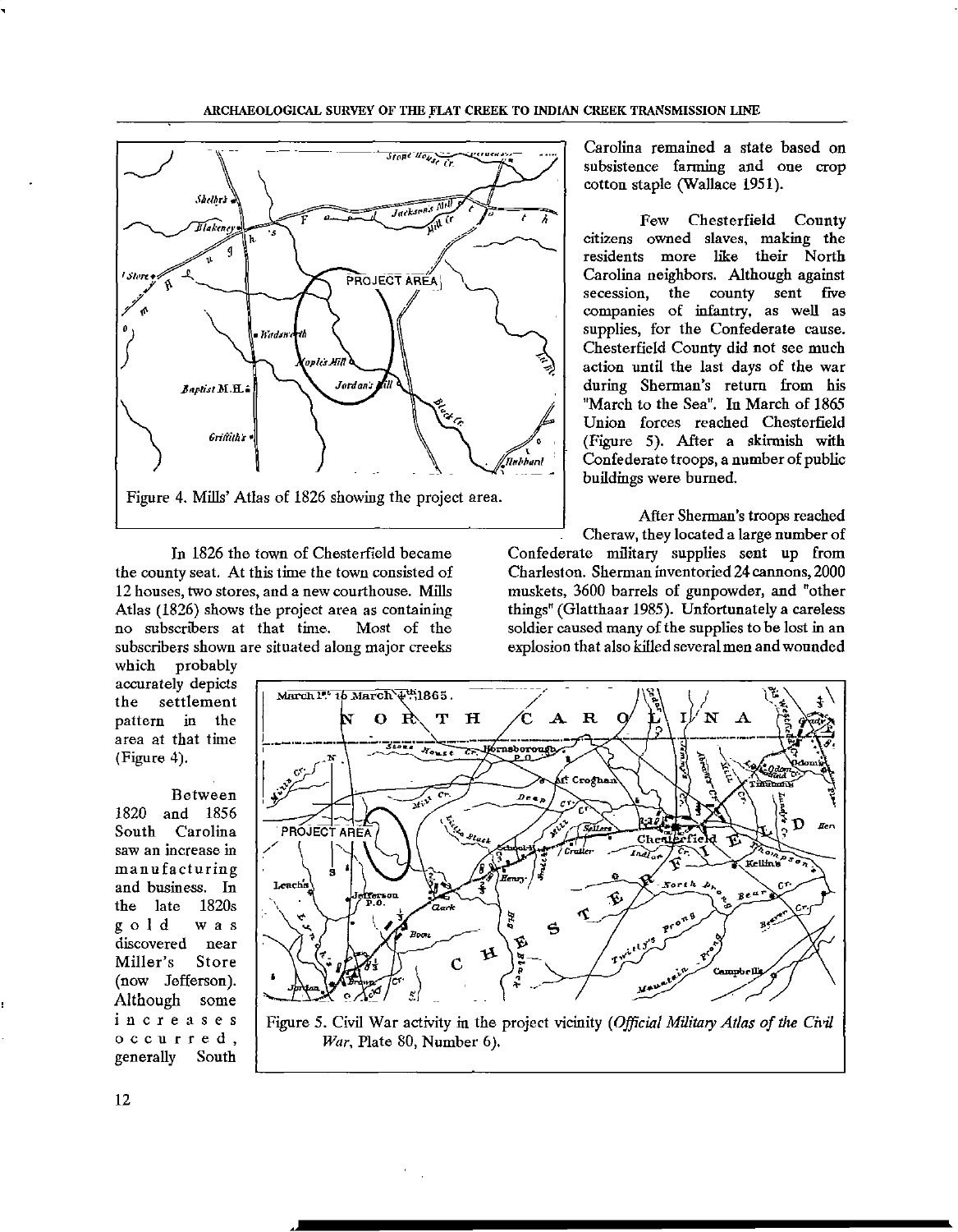**many more.** 

The arrival of the railroad can be attributed to the eventual recover of the county. In the 1880s lines were built connecting Chesterfield County to important towns including Salisbury, North Carolina and Camden, South Carolina. During reconstruction and into 1900, small subsistence fanning continued. Those larger farmers who had been dependent on slaves turned to sharecropping and tenant fanning. The early 1900s brought improvements to the county, although by in large, the area was still impoverished. Cotton was still the staple crop although farmers began experimenting with growing melons, grapes, and other fruits. Chesterfield County shipped 30,000 bales of cotton in 1925 and had become the state's largest peach producer.

**A major shift in agriculture occurred over**  the next several decades. By 1940 the tractor was widely used. Low cotton yields forced a conversion to soybean production in the 1960s. By the 1970s, poultry and eggs had replaced cotton as the leading income for the county. Today, agriculture **remains an important part of the economy,**  although industry is beginning to offset its importance. Chesterfield has become on of the largest wood pulp producing counties in the state.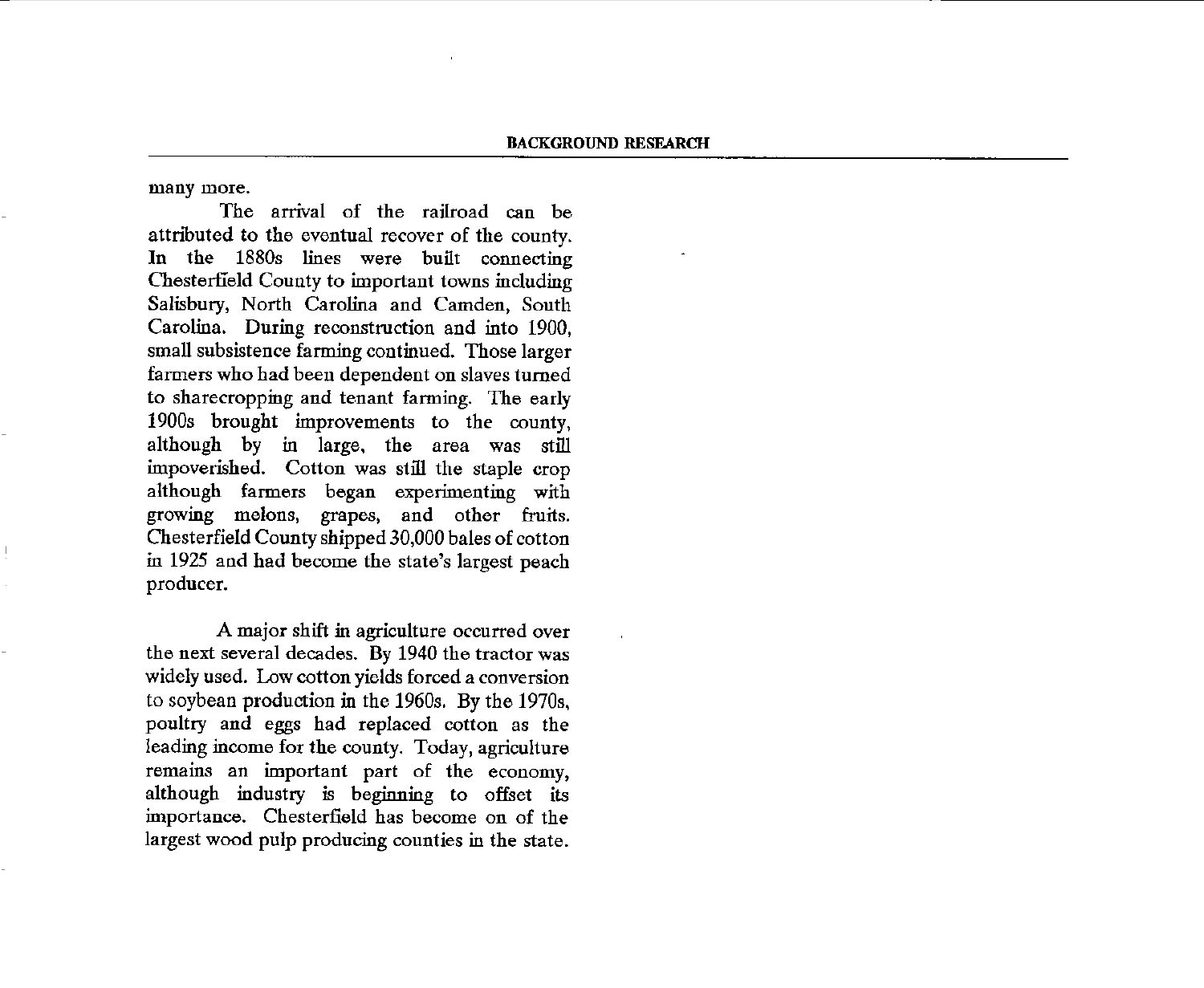ARCHAEOLOGICAL SURVEY OF THE FIAT CREEK TO INDIAN CREEK TRANSMISSION UNE

ł,

 $\hat{\mathcal{A}}$ 

 $\lambda$ 

 $\alpha$ 

 $\ddot{\phantom{a}}$ 

 $\ddot{\phantom{a}}$ 

14

 $\mathcal{A}_{\mathbf{X}}$ 

 $\frac{1}{2}$ 

 $\frac{1}{4}$ ÷,

 $\bar{1}$ 

 $\alpha$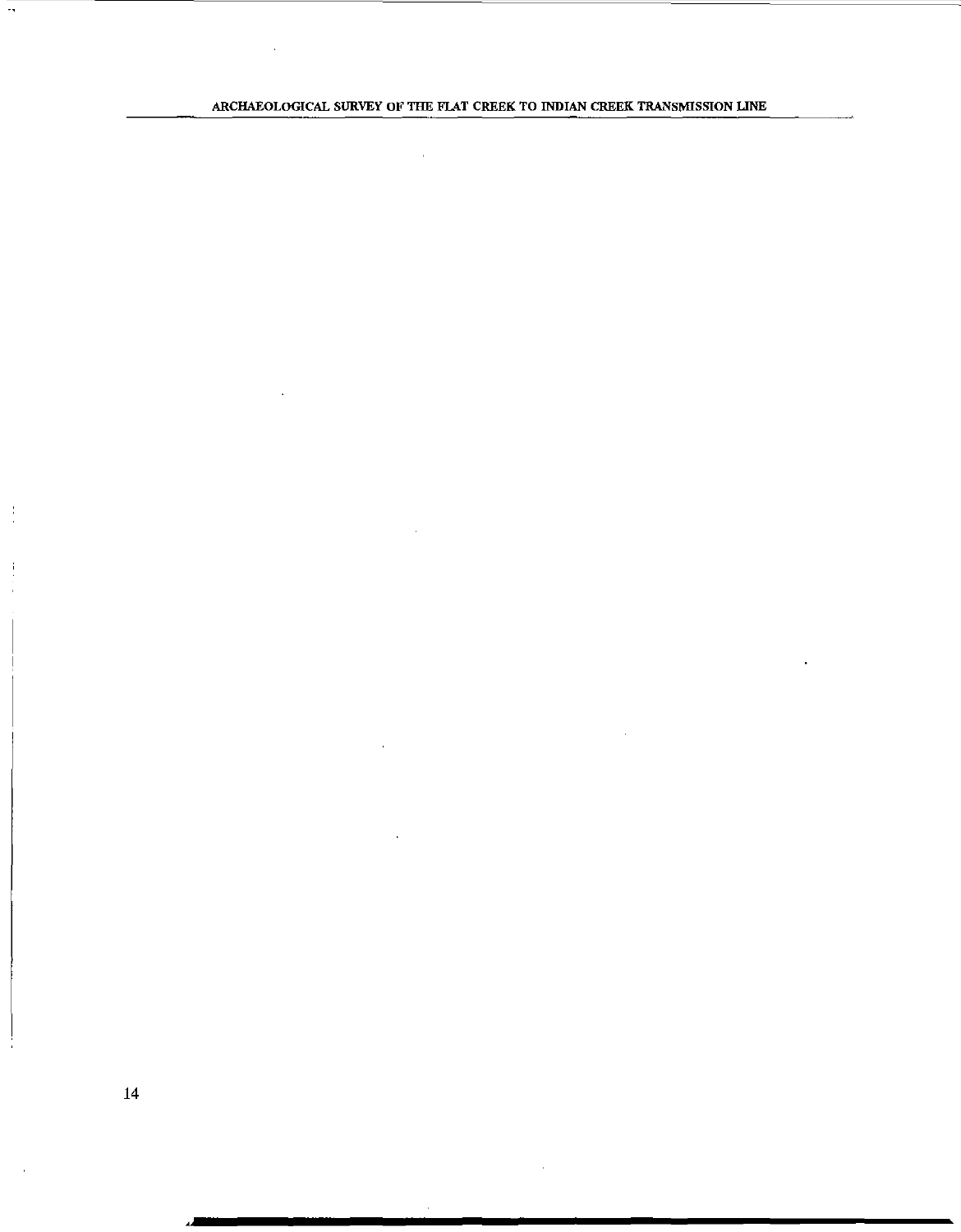### **FIELD METHODS AND RESULTS**

### **Field Methods**

The initially proposed field techniques involved essentially two techniques. We would conduct a visual inspection of plowed fields evidencing good surface visibility with opportunistic shovel tests to verify surface indications and soil conditions. We also would excavate shovel tests at 100 foot intervals in those areas where visible **inspection was not possible. Given the short**  length of the project corridor we anticipated treating the entire project as a high probability area for archaeological resources and did not anticipate conducting any tests at 200 foot intervals.

Sbould sites be identified either by shovel **testing or surface inspection, further shovel tests**  would be used to obtain data on site boundaries. artifact quantity and diversity, site integrity, and temporal affiliation. The information required for completion of South Carolina Institute of Archaeology and Anthropology site forms would be collected and photographs would be taken, if warranted in the opinion of the field director. For this survey, an archaeological site was defined as three or more artifacts within a 200 foot area. Modern garbage (dating to the past fifty years) would be disregarded unless associated with earlier **remains.** 

All soil would be screened through %-inch mesh, with each test numbered sequentially. Each test would measure about 1 foot square and would normally be taken to subsoil. All cultural remains would be collected, except for shell, mortar, and brick, which would be quantitatively noted in the field and discarded. Notes would be maintained **for profiles at any sites encountered.** 

These field methods were put into effect with only one minor deviation. The survey corridor provided few areas of cleared ground, so only minimal areas were available for pedestrian survey.

This required that the entire corridor be subjected to shovel testing. One other factor, however, is worthy of note. Approximately 1,000 feet of the project corridor extended through a swamp (Figure 6), characterized by very low, wet soils, identified **on the plan sheets as "muck."** This segment of the corridor was not shovel tested, although it was walked (primarily because it otherwise would have been difficult to identify the opposite high ground portion of the corridor).

Although portions of the corridor were well cut, other segments had grown up and the exact location of the survey corridor was difficult to determine. In these areas we used paced distances and compass bearings to estimate the **corridor location.** 

Field notes have been prepared for curation using archival standards and will be transferred to the South Carolina Institute of Archaeology and Anthropology as soon as the project is complete.

### **Results of the Survey**

No archaeological resources were encountered in the survey corridor. Much of the area was found to be strongly sloping (Figure 7) with lowland swamp and drainage. Elsewhere, clay subsoil was commonly found just below the surface.

No additional survey or management activities are recommended for the project, although our study should be reviewed by the State Historic Preservation Office.

In addition, it is always possible that unidentified archaeological remains may be found during construction. If concentrations of pottery, stone tools, bricks, bottles, or other prehistoric or historic remains are encountered, Santee-Cooper should suspend construction and immediately notify either Chicora Foundation or the State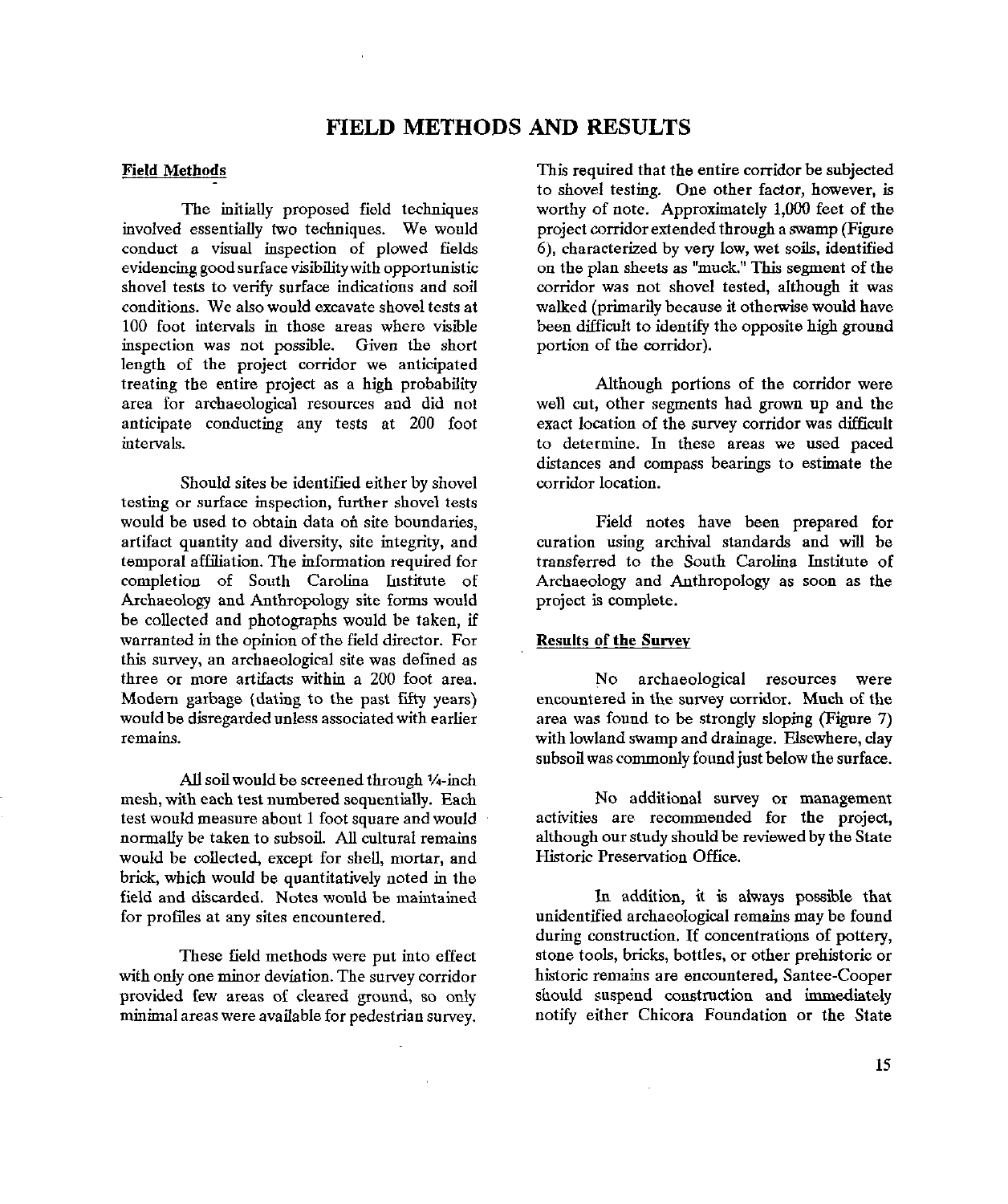ARCHAEOLOGICAL SURVEY OF THE FLAT CREEK *TO* INDIAN CREEK TRANSMISSION LINE



Figure 7. Wooded area showing the project corridor running on the side slope.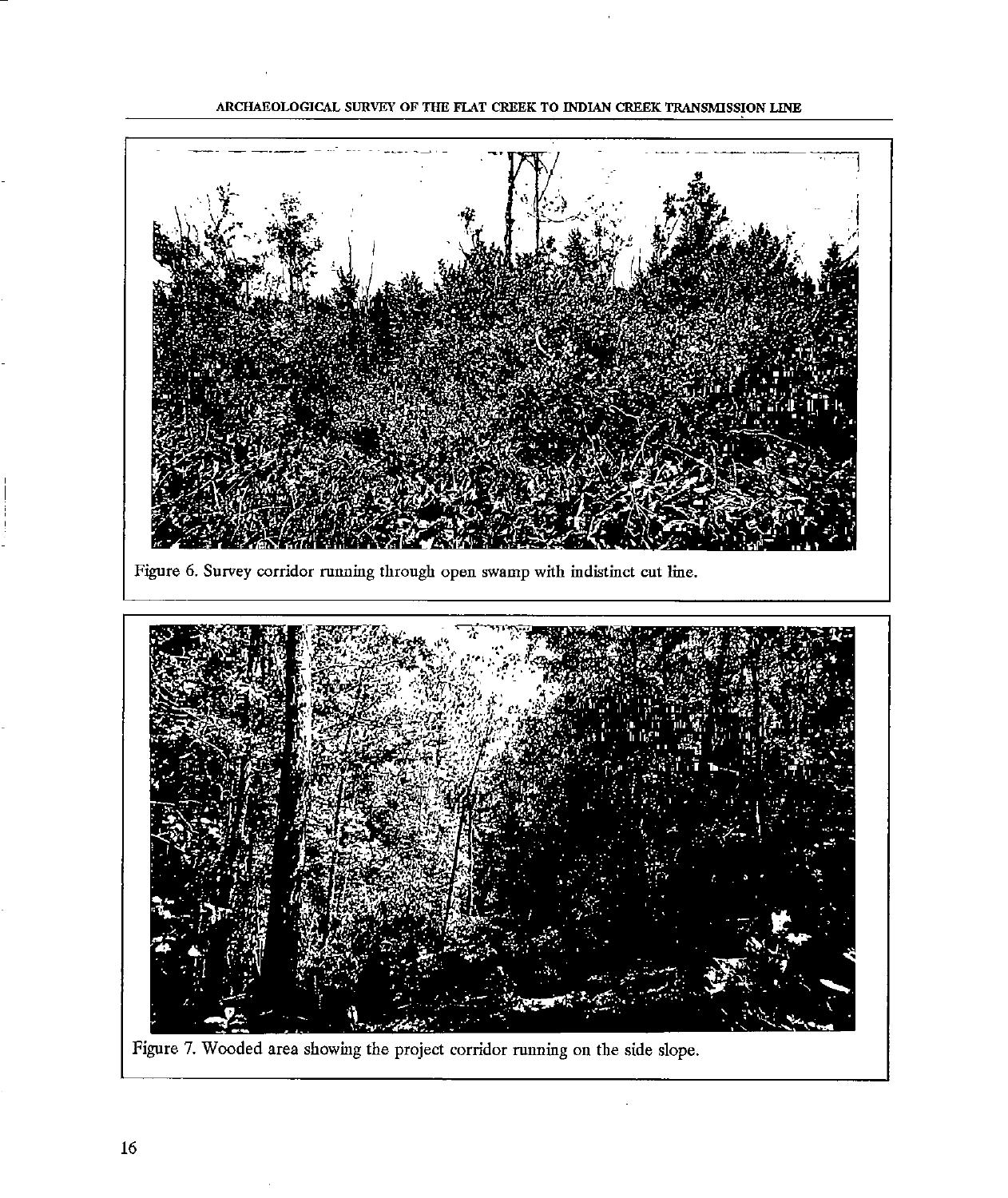Historic Preservation Office.

 $\mathcal{L}_{\rm{in}}$ 

 $\hat{\mathbf{v}}$ 

 $\overline{\phantom{a}}$ j

 $\ddot{\phantom{0}}$ 

 $\bar{\rm{a}}$ 

 $\mathcal{L}^{\mathcal{L}}$ 

 $\ddot{\phantom{1}}$ 

 $\sim$   $\sim$ 

J.

 $\Box$ 

 $\bar{t}$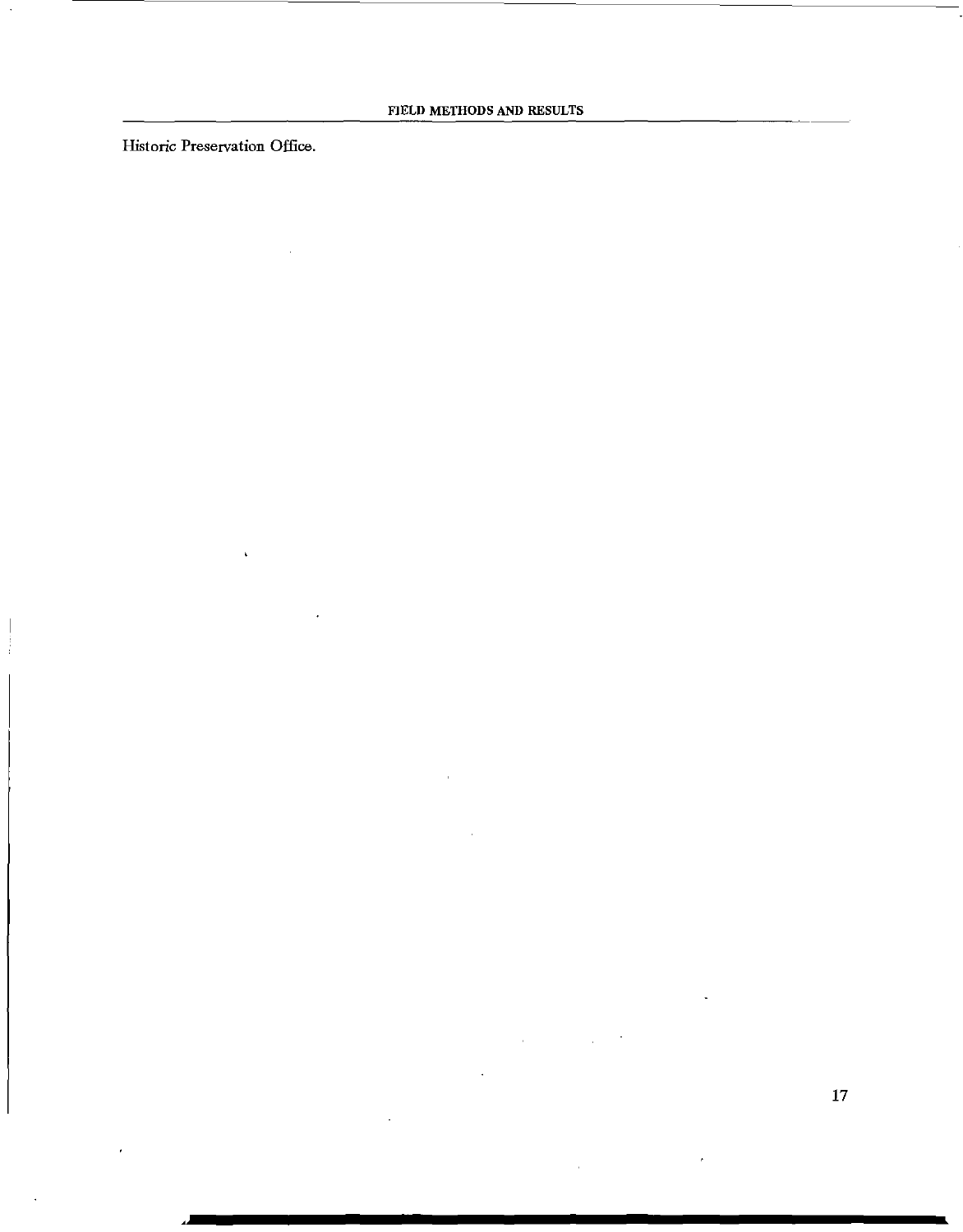ARCHAEOLOGICAL SURVEY OF THE F1AT CREEK TO INDIAN CREEK TRANSMISSION LINE

l,

 $\downarrow$  .

 $\frac{1}{2}$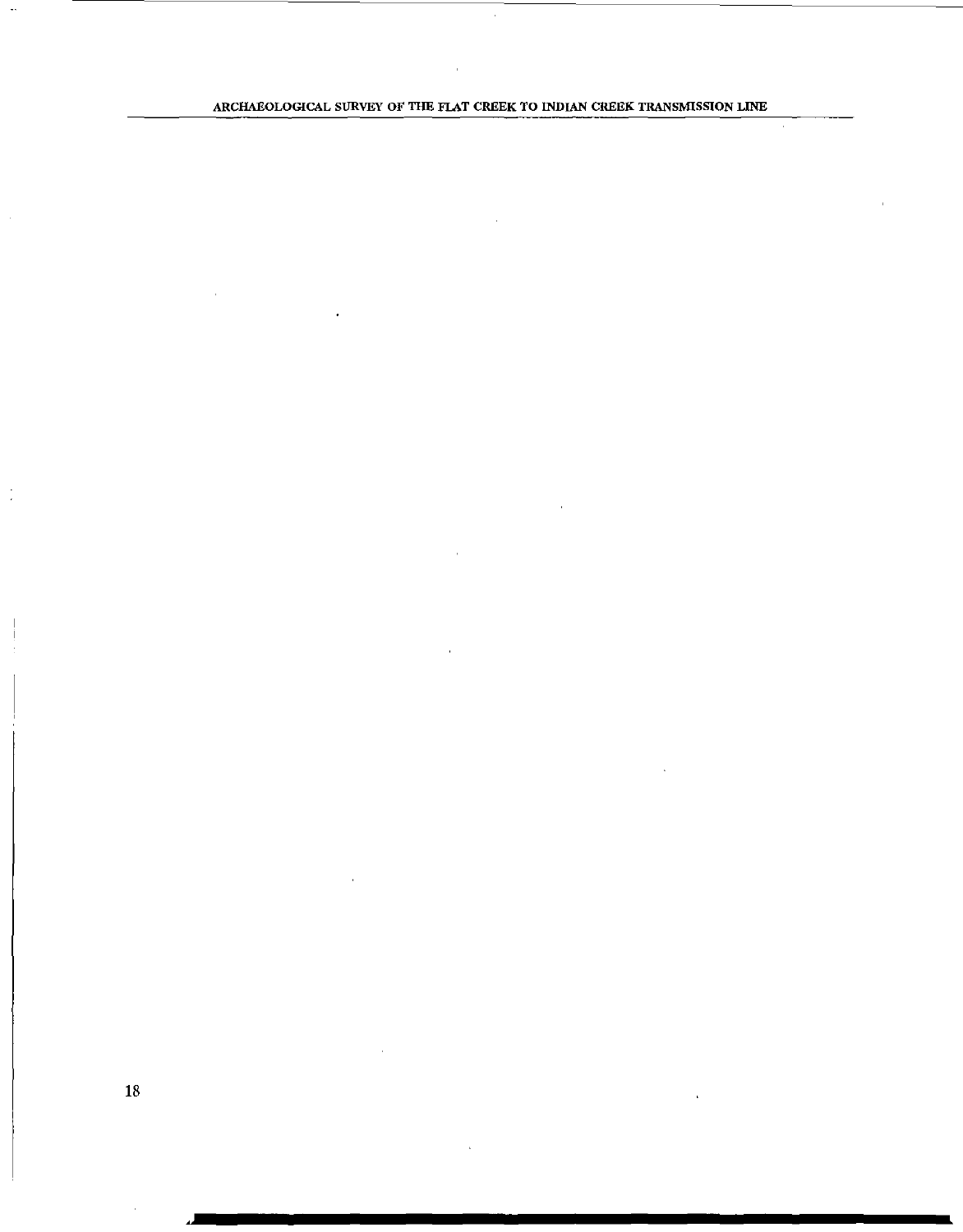### CONCLUSIONS

While some prehistoric occupation of the tract might be expected in the form of small lithic scatters, particularly on knolls and ridge noses, **these landforms, when they were encountered in the survey corridor, were too far away from an appropriate drainage to attract occupation.**  Historic occupation was undoubtedly limited by the steep slopes, the absence of nearby water, as well **as a limited transportation network. Industrial**  sites, such as mills, would have been limited by the small size of Black Creek west of the survey tract.

----- -- ---

Of equal importance to our understanding **of occupation in the survey area is the evidence we**  encountered of significant erosion. Wooded hill tops generally had shallow A horizons with a typical soil profile of 0.2 foot of brown (lOYR 4/3) sand overlying a light yellowish brown  $(10YR 6/4)$ sandy clay. Shovel tests excavated in hay fields revealed a dark brown (10YR 34/3) sandy loam upwards of 0.7 foot in depth overlying this same yellowish brown clay subsoil. Drainage bottoms and swamp margins revealed a very dark gray (lOYR 3/1) from 0.2 foot to 2.1 feet in depth overlaying a gray (lOYR 5/1) sandy loam from 1.2 to 2.5 feet in depth. In general, the corridor **exhibited clear evidence for significant erosion and**  soil loss. Consequently, it is likely that whatever **sites might have been present are now lost.** 

While we see no reason to conduct any further investigations in the surveyed corridor, it is possible that archaeological remains may be **encountered in the survey corridor during**  construction, especially if the final corridor is appreciable different from that examined during this study. Construction crews should be advised **to report any discoveries of concentrations of artifacts (such as bottles, ceramics, or projectile**  points) or brick rubble to the project engineer, who should in turn report the material to the South Carolina State Historic Preservation Office or to the client's archaeologist. No construction should take place in the vicinity of these late discoveries until they have been examined by an archaeologist.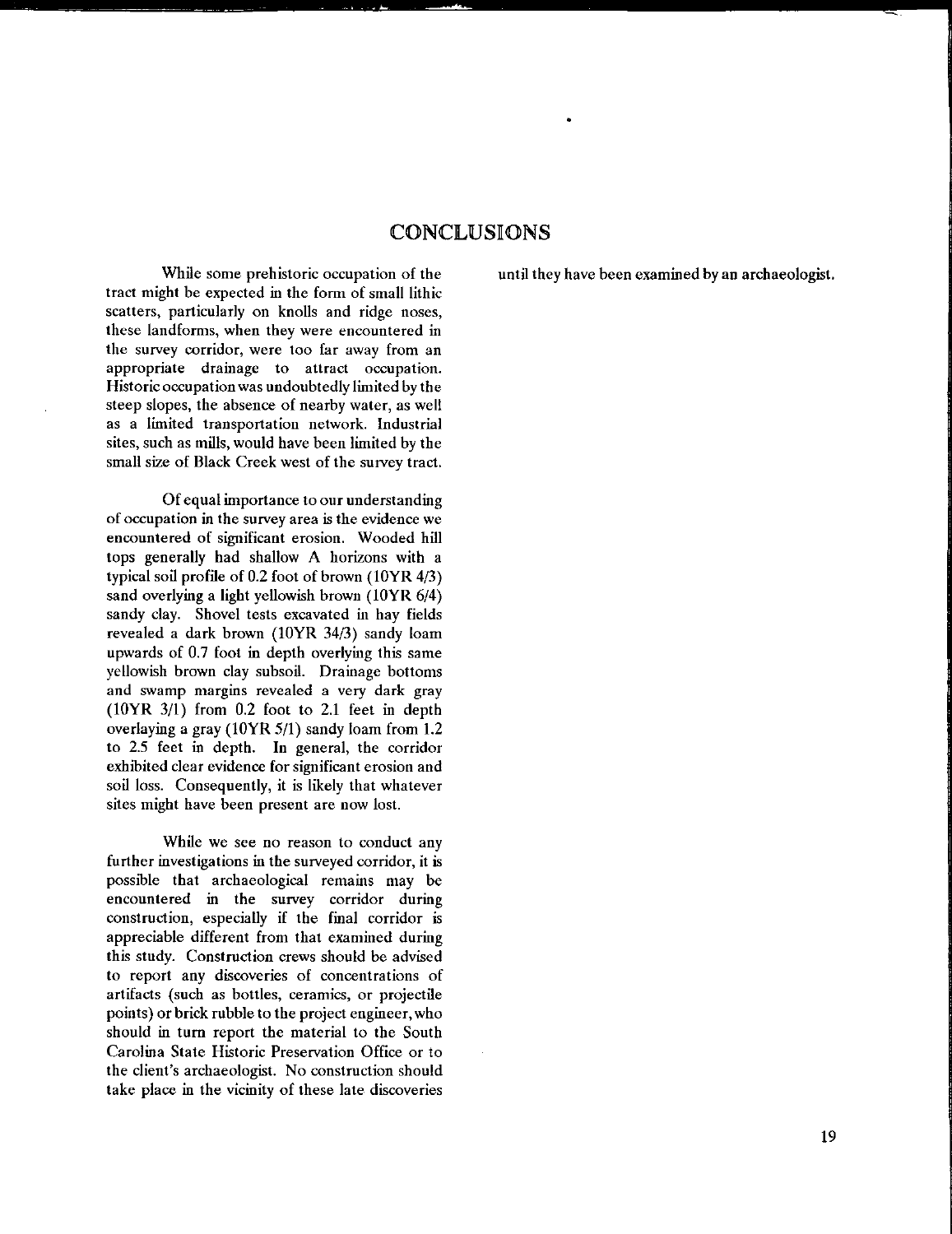$\mathcal{L} \rightarrow \mathcal{L}$ 

 $\bar{1}$ 

 $\cdot$ 

20

 $\star\star$ 

 $\mathbf{I}$  $\mathbf{i}$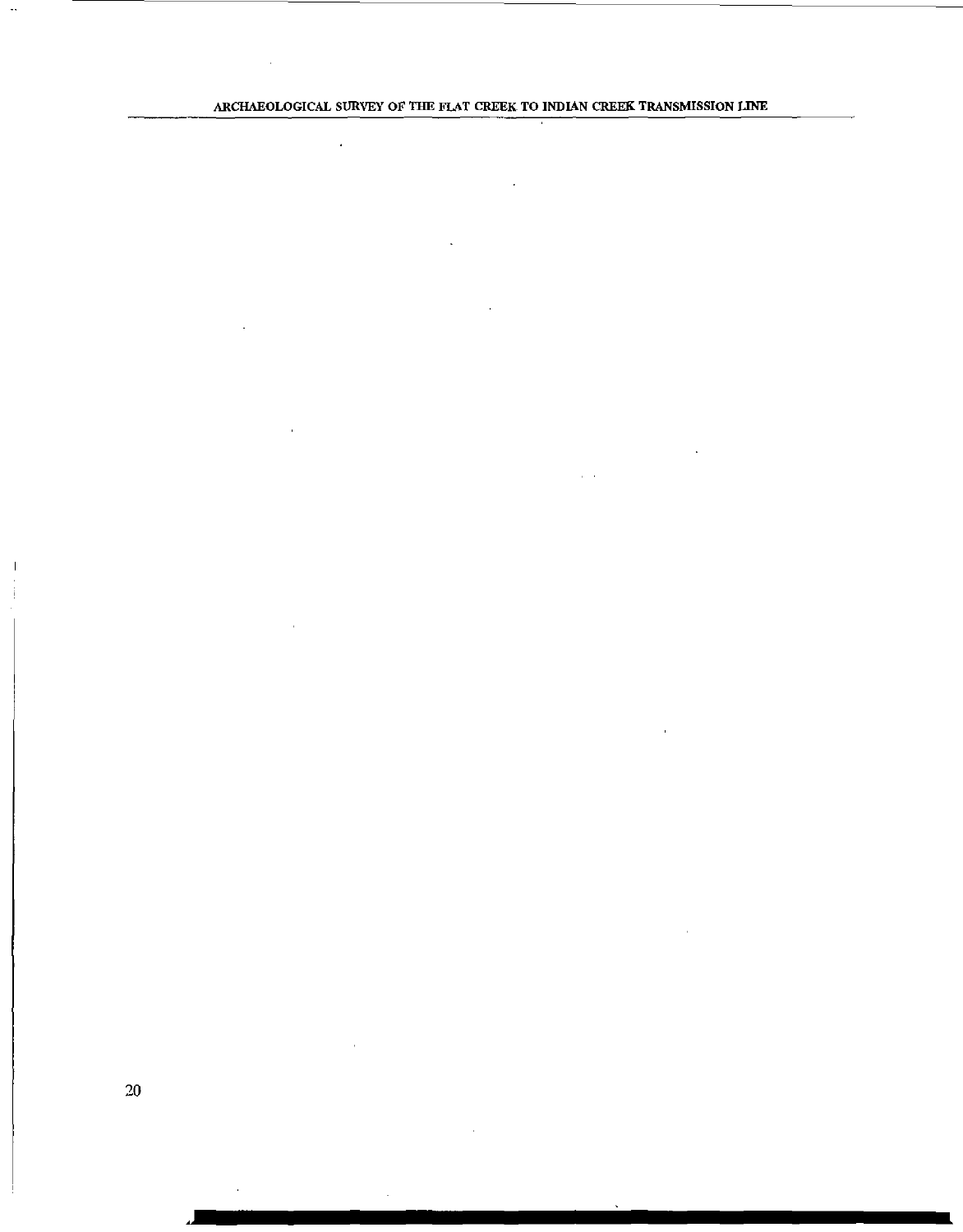### SOURCES CITED

Anderson, David G., Charles E. Cantley, and A. Lee Novick

> 1982 *The Mattassee Lake Sites: Archaeological Investigations Along the Lower Santee River in the Coastal Plain of South Carolina.*  **Commonwealth Associates, Inc.,**  Jackson, Michigan. Submitted to **National Park Service, Archaeological Services Branch,**  Atlanta.

**Barker, Donnie B.** 

1990 *An Archaeological Reconnaissance Survey of the Proposed Golf Course at Cheraw State Park.*  Research Series 3. S.C. **Department of Parks, Recreation and Tourism, Columbia.** 

Barry, John M.

1980 *Natural Vegetation of South Carolina.* University of South Carolina Press, Columbia.

### Bartovics, Albert

1981 *The Archaeology of Daniels Village: An Experiment in Settlement Archaeology.*  Unpublished Ph.D. dissertation, Department of Anthropology, **Brown University.** 

Blanton, Dennis B., Christopher T. Espenshade, and Paul E. Brockington, Jr.

> 1983 *An Archaeological Study of 38SU83: A Yadkin Phase Site in the Upper Coastal Plain of South Carolina.* **Garrow and Associates,**  Atlanta.

Cable, John S. and Charles E. Cantley

1979 *An Intensive Archaeological Survey of the South Carolina 151 Highway* 

*Widening Project.* Prepared for the S.C. Department of Highways and Public Transportation, Columbia.

#### Caldwell, Joseph R.

1958 *Trend and Tradition in the Prehistory of the Eastern United States.* Memoirs of the American Anthropological Association 88.

Coe, Joffre L.

- 1964 *The Formative Cultures of the Carolina Piedmont.* Transactions of the American Philosophical Society 54(5).
- Colquhoun, Donald J.
	- 1965 *Geomorphology of the Lower Coastal Plan of South Carolina.*  Division of Geology, Columbia, South Carolina.

Ferguson, Leland

1971 *South Appalachian Mississippian.*  Unpublished Ph.D. dissertation, University of North Carolina, Chapel Hill. University Microfilms, Ann Arbor.

### Glatthaar, Joseph T.

1985 *The March to the Sea and Beyond.*  New York University Press, Albany.

Goodyear, Albert C., III, James L. Michie, and Tommy Charles

1989 The Earliest South Carolinians. In *Studies in South Carolina Archaeology,* edited by Albert C. Goodyear, III and Glen T. Hanson, pp. 19-52 S. C. Institute of Archaeology and Anthropology, University of South Carolina, Columbia.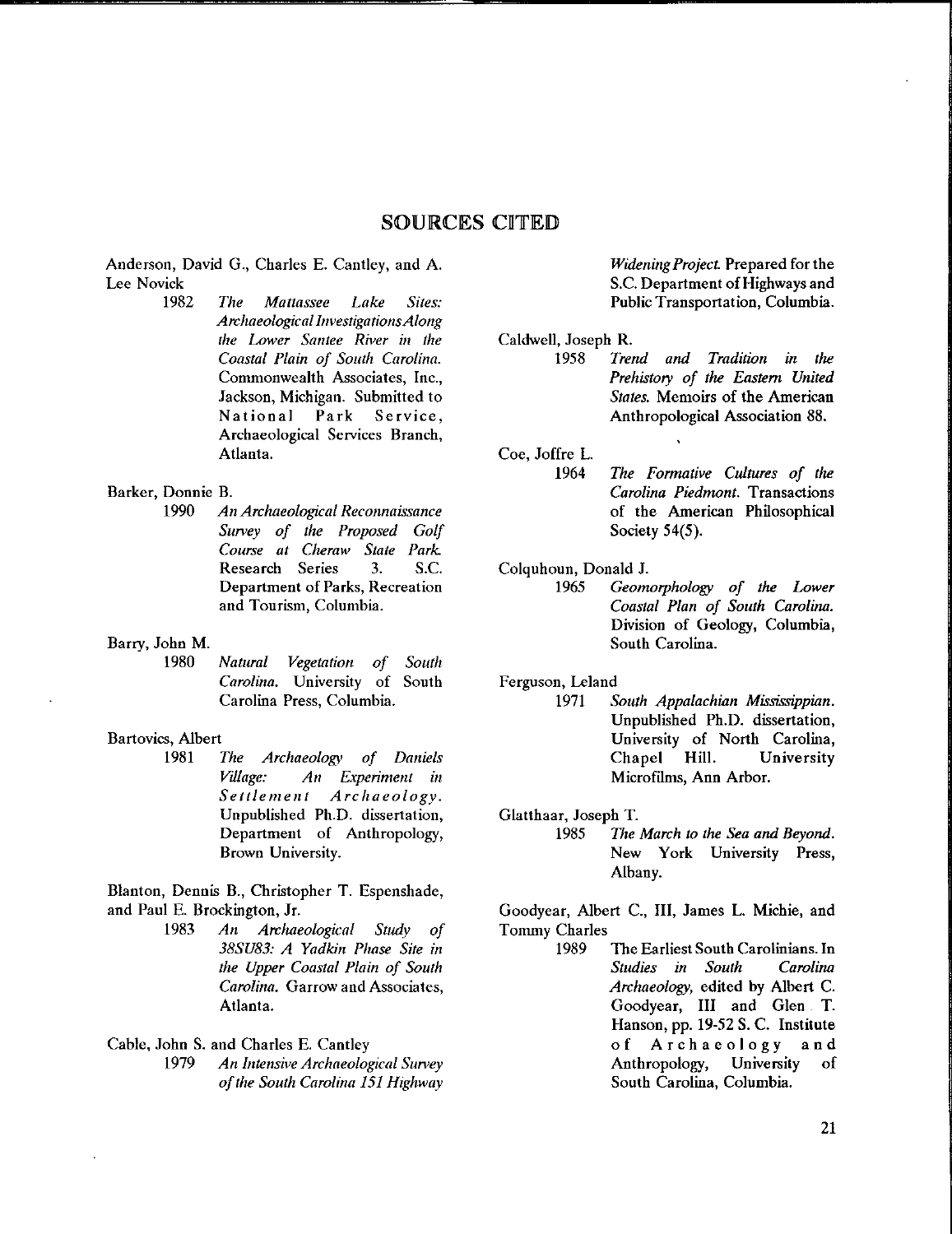#### ARCHAEOLOGICAL SURVEY OF THE FIAT CREEK TO INDIAN CREEK TRANSMISSION UNE

### Gregg, Alexander

1867 *History of the Old Cheraws.*  Richardson and Company, New York.

# Gunn, Joel D. and Kathy J. Wilson<br>1993 Archaeological Data

1993 *Archaeological Data Recovery Investigations at Sites 38CT54 and*  38CT58 Along the *S.C.* 151<br>Jefferson Bypass. Chesterfield *Jefferson Bypass, Cheste1field County, South Carolina.* Garrow and Associates, Inc., Atlanta, Georgia.

#### Hanson, Glen T., Jr.

1982 *I7te Analysis of Late Archaic-Early Woodland Adaptive Change Along The Middle Savannah River: A Proposed Study.* South Carolina Institute of Archaeology and Anthropology Notebook 14:1-38.

# Jester, Paul

South Carolina Beverage Bottles, *1880-1980.* n.p., n.p.

# Lowry, M.W.<br>1934

1934 *Reconnaissance Erosion Sun1ey of the State of South Carolina.* U.S. Department of Agriculture, Soil **Conservation Service,**  Washington, D.C.

### Michie, James

1977 *The Late Pleistocene Human Occupation of South Carolina.*  Unpublished Honor's Thesis, Department of Anthropology, University of South Carolina, Columbia.

### Mills, Robert

1972 [1826] *Statistics of South Carolina.* The Reprint Press, Spartanburg, South Carolina.

### **Mooney, James**

1894 *The Siouan Tribes of the East.*  Bulletin 22. Smithsonian Institution Bureau of American Ethnology, Washington, D.C.

# Morton, Ronald

1995 *Soil Survey of Chesterfield Co1mty, South Carolina.* Soil Conservation Service, U.S. Department of Agriculture, Washington, D.C.

### Munsey, Cecil

1970 *I1ie fl/ustrated Guide to Collecting Bottles.* Hawthorn Books, Inc., New York.

#### Oliver, Billy L.

1981  $The$  *Piedmont Tradition: Refinement of the Savannah River Stemmed Point Type.* Unpublished Master's thesis, Department of Anthropology, University of North Carolina, Chapel Hill

Phelps, David S.<br>1983 Archaeology of the North Carolina Coast and Coastal Plain: Problems and Hypotheses. In *I11e Prehistory of North Carolina: An Archaeological Symposium,*  edited by Mark A. Mathis and Jeffrey J. Crow, pp. 1-51. North Carolina Division of Archives and History, Raleigh.

### Sassaman, Kenneth E., Mark J. Brooks, Glen T. Hanson, and David G. Anderson

1990 *Native American Prehistory of the Middle Savannah River Valley.*  Savannah River Archaeological Research Papers l, pp. 303-317. Occasional Papers of the Savannah River Archaeological Research Program, South Carolina Institute of Archaeology and Anthropology, University of South Carolina.

### Service, E.M.

1966 *I1ie Hunters.* Prentice Hall, Englewood Cliffs.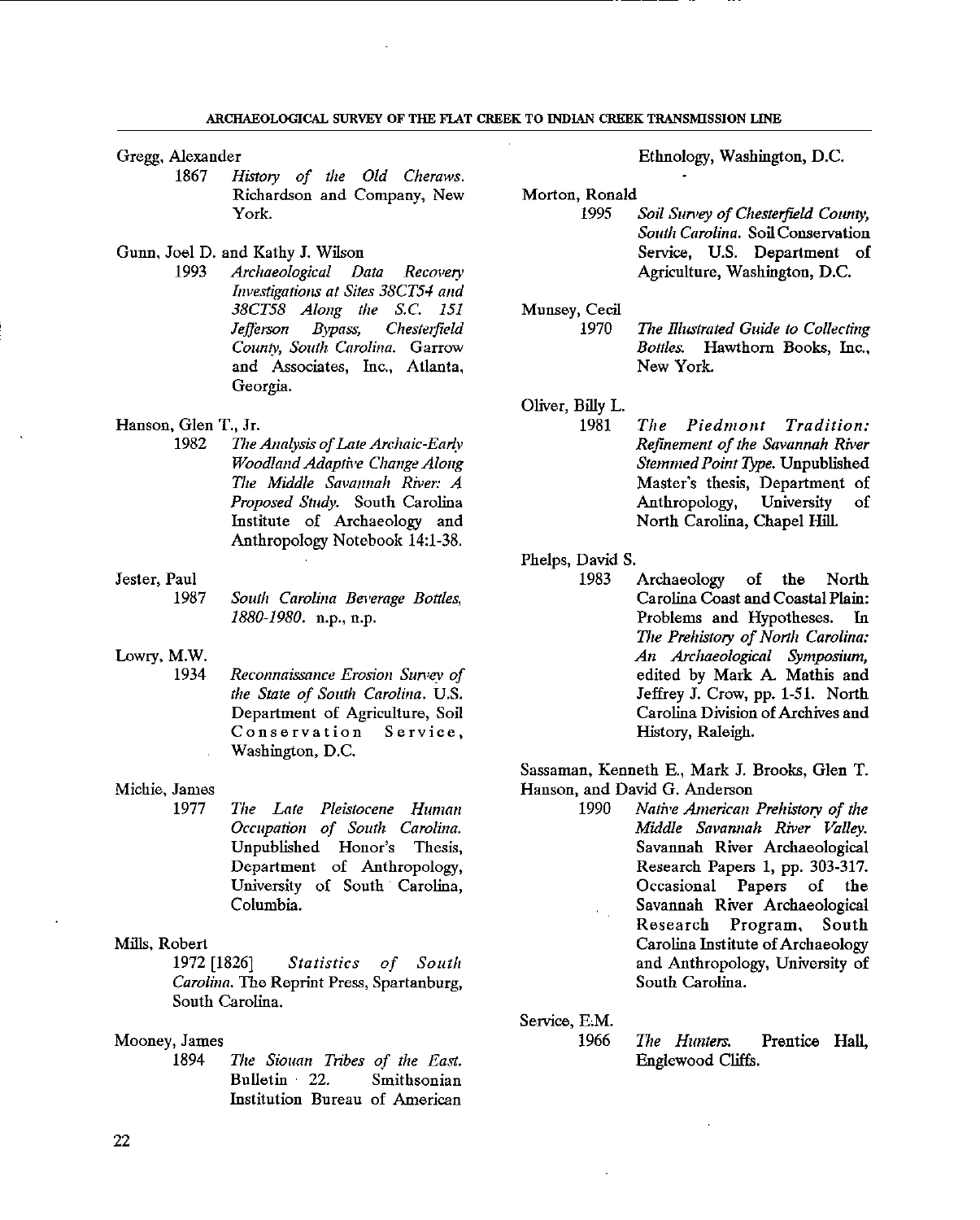# South, Stanley<br>1960

- 1960 *An Archaeological Sum!y of Southeastem North Carolina.* Ms. on file, Research Laboratories of<br>Anthropology, University of Anthropology, North Carolina, Chapel Hill.
- 1977 *Method and Theory in Historical Archaeology.* Academic Press, New York.

### Spillman, Jane S.

1982 *Glass, Tableware, Bowls,* & *Vases.*  Alfred A. Knopf, New York

# Stoltman, James B.<br>1974 Gr

 $G$ roton *Plantation:* An *Archaeological Study of a South Carolina Locality.* Monographs of the Peabody Museum 1, Harvard University, Cambridge.

# Swanton, John R.<br>1952  $T$

1952 *The Indian* · *Tribes of North America.* Bulletin 145. Smithsonian Institution Bureau of American Ethnology. Washington, D. C.

#### Trinkley, Michael

- 1978 *Archaeological Investigation in the Vicinity of the S-84 Bridge Replacenzent, Barnburg County, South Carolina.* South Carolina Department of Highways and Public Transportation, Columbia.
- 1980 *Additional Investigation at Site 38LX5.* South Carolina Department of Highways and Public Transportation, Columbia.
- 1982 *Archaeological Investigation of the Pageland By-Pass Borrow Pit, Chesterfield County.* South Carolina DepartmentofHighways and Public Transportation, Columbia.
- <sup>1990</sup>*The Second Phase of*

*Archaeological Survey on Spring Island, Beaufort County, South Investigation of Prehistoric and Historic Settlement Patterns on an Isolated Sea Island.*<br>Research Series 20. Chicora Research Series 20. Foundation, Inc. Columbia.

# Trinkley, Michael and William B. Barr<br>1996 Archaeological Survey

1996 *Archaeological Survey of the Proposed Flat Creek to llldian Creek 69kv Transmission Line, Chesterfield*<br>*Carolina*. **C Chicora Research**<br>197. Chicora Contribution 197. Foundation, Inc., Columbia.

Trinkley, Michael, Debi Hacker, and Natalie Adams

> 1993 *Life in the Pee Dee: Prehistoric and Historic Research on the Roche Carolina Tract, Florence County, South Carolina.* Research Series 39. Chicora Foundation, Inc., Columbia.

# Wallace, David D.<br>1951 Sc

1951 *South Carolina: A Short History, 1520* - *1948.* University of South Carolina Press, Columbia.

#### Walthall, John A.

1980 *Prehistoric lndians of the Southeast: Archaeology of Alabama.* University of Alabama Press, University

#### Ward, Trawick

- 1978 *The Archaeology of Whites Creek, Marlboro County, S.C. Research* Laboratories of Anthropology, University of North Carolina, Chapel Hill
- 1983 *Whites Creek: The &cond Time Around.* South Carolina Antiquities 15:63-66.

#### White, Frank Jr.

1972 *Chesterfield County: The*